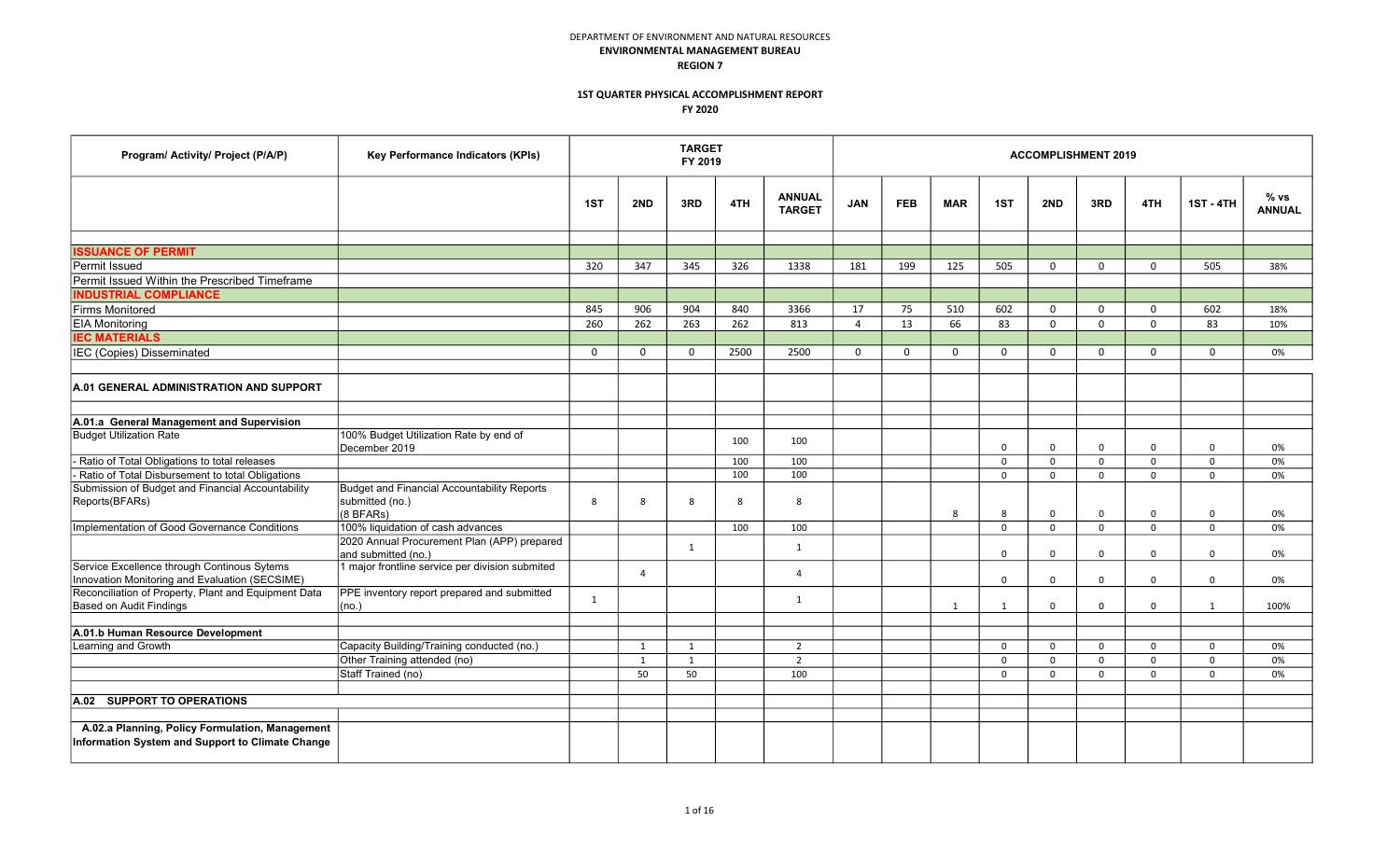| Program/ Activity/ Project (P/A/P)                                            | Key Performance Indicators (KPIs)                                          |                |                | <b>TARGET</b><br>FY 2019 |                |                                |              |              |                |                | <b>ACCOMPLISHMENT 2019</b> |              |             |                  |                          |
|-------------------------------------------------------------------------------|----------------------------------------------------------------------------|----------------|----------------|--------------------------|----------------|--------------------------------|--------------|--------------|----------------|----------------|----------------------------|--------------|-------------|------------------|--------------------------|
|                                                                               |                                                                            | 1ST            | 2ND            | 3RD                      | 4TH            | <b>ANNUAL</b><br><b>TARGET</b> | <b>JAN</b>   | <b>FEB</b>   | <b>MAR</b>     | 1ST            | 2ND                        | 3RD          | 4TH         | <b>1ST - 4TH</b> | % vs<br><b>ANNUAL</b>    |
| Planning and Programming                                                      |                                                                            |                |                |                          |                |                                |              |              |                |                |                            |              |             |                  |                          |
| -Preparation of Work and Financial Plan                                       | Work and Financial Plan prepared and<br>submitted (no.)                    |                |                |                          | 1              | 1                              |              |              |                | $\mathbf 0$    | $\mathbf 0$                | 0            | $\mathbf 0$ | $\mathbf 0$      | 0%                       |
| -Preparation of Accomplishment Reports                                        | Monthly Accomplishment report prepared and<br>submitted (no.)              | $\overline{3}$ | $\overline{3}$ | 3                        | $\overline{3}$ | 12                             | $\mathbf{1}$ | $\mathbf{1}$ | 1              | $\overline{3}$ | $\mathbf 0$                | 0            | $\mathbf 0$ | $\overline{3}$   | 25%                      |
|                                                                               | Annual Accomplishment Report prepared and<br>submitted (for CY 2018)       | 1              |                |                          |                | 1                              |              | 1            |                | 1              | $\mathbf 0$                | $\mathbf 0$  | $\mathbf 0$ | 1                | 100%                     |
| -Monitoring and evaluation of Accomplishments                                 | Quarterly Monitoring and Evaluation Report<br>prepared and submitted (no.) | 1              | 1              | 1                        | 1              | $\overline{a}$                 |              |              | 1              | 1              | $\mathbf 0$                | 0            | $\mathbf 0$ | 1                | 25%                      |
|                                                                               | OPCR prepared and submitted                                                | 1              |                | 1                        | $\mathbf{1}$   | $\overline{\mathbf{3}}$        |              | $\mathbf{1}$ |                | 1              | $\mathbf 0$                | $\mathbf 0$  | $\mathbf 0$ | 1                | 33%                      |
| Statistics and Information Systems Management                                 |                                                                            |                |                |                          |                |                                |              |              |                |                |                            |              |             |                  |                          |
| -Preparation of Statistical Reports                                           | Statistical Reports prepared and submitted (no.)                           | $\overline{3}$ | 6              | 3                        | 6              | 18                             |              |              | $\overline{3}$ | $\overline{3}$ | $\Omega$                   | $\mathbf 0$  | $\mathbf 0$ | $\overline{3}$   | 17%                      |
| Industrial Emission Monitoring Report (Semi-<br>annual)                       |                                                                            |                |                |                          |                |                                |              |              |                |                |                            |              |             |                  |                          |
| Industrial Environmental Compliance (Semi-<br>Annual)                         |                                                                            |                |                |                          |                |                                |              |              |                |                |                            |              |             |                  |                          |
| Ambient Air Quality monitoring Report (Quarterly)                             |                                                                            |                |                |                          |                |                                |              |              |                |                |                            |              |             |                  |                          |
| Water Quality Monitoring Report (Quarterly)                                   |                                                                            |                |                |                          |                |                                |              |              |                |                |                            |              |             |                  |                          |
| Number of Clearances and Volume of Importation<br>for Chemicals (Semi-Annual) |                                                                            |                |                |                          |                |                                |              |              |                |                |                            |              |             |                  |                          |
| Hazardous Waste Generation by Type (Quarterly)                                |                                                                            |                |                |                          |                |                                |              |              |                |                |                            |              |             |                  |                          |
| Management of ICT Network Infrastructure                                      |                                                                            |                |                |                          |                |                                |              |              |                | $\mathbf 0$    | $\mathbf 0$                | 0            | 0           | $\mathbf 0$      | $\overline{\phantom{a}}$ |
| Server Resource Management                                                    | Data Center established/managed (no.)                                      | 1              | 1              | 1                        | 1              | 1                              |              |              | 1              | 1              | $\mathbf 0$                | $\mathbf{0}$ | $\mathbf 0$ | 1                | 100%                     |
|                                                                               | Server Resource Monitoring Established (no)                                |                | 1              |                          |                | 1                              |              |              |                | $\mathbf 0$    | $\mathbf 0$                | 0            | $\mathbf 0$ | $\mathbf 0$      | 0%                       |
|                                                                               | Servers Monitored/Managed (no)                                             |                |                | $\overline{2}$           | 2              | 2                              |              |              |                | $\mathbf 0$    | $\mathbf 0$                | $\mathbf 0$  | $\mathbf 0$ | $\mathbf 0$      | 0%                       |
|                                                                               | Server Upgraded/Deployed (no)                                              | 1              |                | 1                        |                | $\overline{2}$                 |              |              | 1              | 1              | $\mathbf 0$                | $\mathbf 0$  | $\mathbf 0$ | $\overline{1}$   | 50%                      |
| Network and endpoint Management                                               | Network upgraded/maintained (no.)                                          | 1              | 1              | 1                        | 1              | 1                              |              |              | 1              | 1              | $\mathbf 0$                | $\mathbf{0}$ | $\Omega$    | 1                | 100%                     |
|                                                                               | Computers upgraded/deployed (no.)                                          |                | 25             | 25                       |                | 50                             |              |              |                | $\mathbf 0$    | $\mathbf 0$                | 0            | $\mathbf 0$ | $\mathbf 0$      | 0%                       |
|                                                                               | <b>Endpoint Protection Deployed (no)</b>                                   | 50             |                |                          |                | 50                             |              |              |                | $\mathbf 0$    | $\mathbf 0$                | 0            | $\mathbf 0$ | $\mathbf 0$      | 0%                       |
|                                                                               | IT assistance provided (no)                                                |                |                |                          |                | $\mathbf 0$                    |              |              |                | $\mathbf 0$    | $\mathbf 0$                | $\mathbf 0$  | $\mathbf 0$ | $\mathbf 0$      | $\sim$                   |
| Deployment of Active Directory                                                | Active Directory implemented (no)                                          |                |                | 1                        |                | 1                              |              |              |                | $\mathbf 0$    | $\mathbf 0$                | 0            | $\mathbf 0$ | $\mathbf 0$      | 0%                       |
|                                                                               | Computers Registered/Monitored (no)                                        |                |                |                          | 40             | 40                             |              |              |                | $\mathbf 0$    | $\mathbf 0$                | 0            | $\mathbf 0$ | $\mathbf 0$      | 0%                       |
| <b>ICT Resource Inventory</b>                                                 | Database Updated (No)                                                      | 1              | 1              | 1                        | $\mathbf{1}$   | $\mathbf{1}$                   |              |              | 1              | $\mathbf{1}$   | 0                          | 0            | 0           | $\mathbf{1}$     | 100%                     |
| Information Systems Management and Support                                    |                                                                            |                |                |                          |                |                                |              |              |                |                |                            |              |             |                  |                          |
| Operationalization of Frontline Services                                      | Online Services operationalized/managed(no.)                               | 15             | 15             | 15                       | 15             | 15                             |              |              | 15             | 15             | $\Omega$                   | $\mathbf 0$  | $\mathbf 0$ | 15               | 100%                     |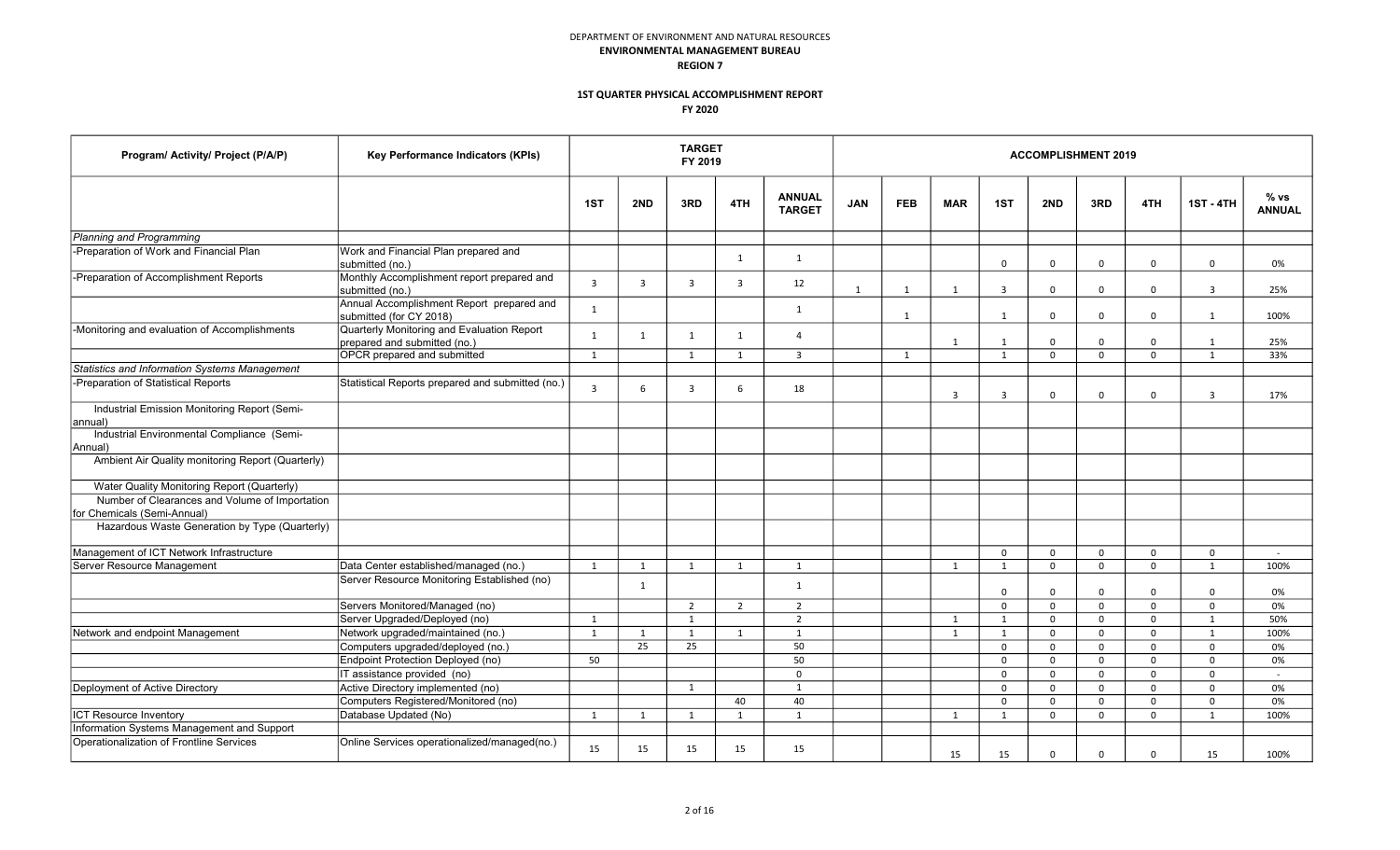| Program/ Activity/ Project (P/A/P)                                                                                                                                                                                                                  | Key Performance Indicators (KPIs)                                                          |                |                | <b>TARGET</b><br>FY 2019 |                |                                |            |            |                |                |             | <b>ACCOMPLISHMENT 2019</b> |              |                  |                       |
|-----------------------------------------------------------------------------------------------------------------------------------------------------------------------------------------------------------------------------------------------------|--------------------------------------------------------------------------------------------|----------------|----------------|--------------------------|----------------|--------------------------------|------------|------------|----------------|----------------|-------------|----------------------------|--------------|------------------|-----------------------|
|                                                                                                                                                                                                                                                     |                                                                                            | 1ST            | 2ND            | 3RD                      | 4TH            | <b>ANNUAL</b><br><b>TARGET</b> | <b>JAN</b> | <b>FEB</b> | <b>MAR</b>     | 1ST            | 2ND         | 3RD                        | 4TH          | <b>1ST - 4TH</b> | % vs<br><b>ANNUAL</b> |
|                                                                                                                                                                                                                                                     | Issues Resolved (no)                                                                       | 1              | 1              | 1                        | 1              | $\overline{4}$                 |            |            | 1              | 1              | $\mathbf 0$ | $\mathbf 0$                | $\mathbf 0$  | 1                | 25%                   |
|                                                                                                                                                                                                                                                     | Kiosk Established (no)                                                                     | 1              |                |                          |                | 1                              |            |            | 1              | $\mathbf{1}$   | $\Omega$    | $\mathbf 0$                | $\mathbf 0$  | $\mathbf{1}$     | 100%                  |
|                                                                                                                                                                                                                                                     | Users Assisted (no)                                                                        | 30             | 30             | 30                       | 30             | 120                            |            |            | 179            | 179            | $\mathbf 0$ | $\mathbf 0$                | $\mathbf 0$  | 179              | 149%                  |
| Operationalization of Planning & Administrative Support<br>systems                                                                                                                                                                                  | Systems operationalized/managed (no)                                                       | $\Delta$       | $\Delta$       | $\Delta$                 | $\Delta$       | $\overline{4}$                 |            |            | $\overline{4}$ | $\overline{4}$ | $\mathbf 0$ | $\mathbf 0$                | $\mathsf{O}$ | $\overline{4}$   | 100%                  |
|                                                                                                                                                                                                                                                     | <b>Issues Resolved (no)</b>                                                                |                |                |                          |                |                                |            |            |                |                |             |                            |              |                  |                       |
| Deployment of Office 365                                                                                                                                                                                                                            | O365 accounts deployed (no)                                                                |                | 20             |                          |                | 20                             |            |            |                | $\mathbf 0$    | $\mathbf 0$ | $\mathbf 0$                | $\mathbf 0$  | $\mathbf{0}$     | 0%                    |
| Records Digitization                                                                                                                                                                                                                                | Digital Infrastructure established/managed (no)                                            | 1              | 1              | 1                        | 1              | 1                              |            |            | 1              | $\overline{1}$ | $\Omega$    | $\Omega$                   | $\mathbf 0$  | $\overline{1}$   | 100%                  |
|                                                                                                                                                                                                                                                     | <b>Documents Digitally Signed</b>                                                          |                |                |                          |                |                                |            |            |                | $\mathbf 0$    | $\Omega$    | $\Omega$                   | $\mathbf 0$  | $\mathbf{0}$     |                       |
| Information Systems Development                                                                                                                                                                                                                     | Systems Developed (no)                                                                     | 1              | 1              | 1                        | 1              | 1                              |            |            | 1              | $\mathbf{1}$   | $\mathbf 0$ | $\Omega$                   | $\mathbf 0$  | 1                | 100%                  |
|                                                                                                                                                                                                                                                     | Websites updated/maintaned(no.)                                                            | 1              | 1              | 1                        | 1              | 1                              |            |            | 1              | 1              | $\Omega$    | $\mathbf 0$                | $\mathbf 0$  | $\mathbf{1}$     | 100%                  |
|                                                                                                                                                                                                                                                     | <b>Transparency Seal Updated</b>                                                           | 1              | 1              | 1                        | 1              | $\mathbf{1}$                   |            |            | 1              | 1              | $\mathbf 0$ | $\mathbf 0$                | $\mathsf{O}$ | 1                | 100%                  |
| Capacity Building/Retooling                                                                                                                                                                                                                         | Trainings conducted (no)                                                                   |                | $\overline{2}$ | $\overline{2}$           | 1              | 5                              |            |            |                | $\mathbf 0$    | $\Omega$    | $\Omega$                   | $\Omega$     | $\Omega$         | 0%                    |
| Mapping and Management of Repository<br>Systems/Dabases                                                                                                                                                                                             |                                                                                            |                |                |                          |                |                                |            |            |                |                |             |                            |              |                  |                       |
| <b>Repository Systems Management</b>                                                                                                                                                                                                                | Repository Systems operationalized/supported<br>(no                                        | $\overline{3}$ | 3              | $\overline{3}$           | $\overline{3}$ | $\overline{3}$                 |            |            | 3              | $\overline{3}$ | $\mathbf 0$ | $\mathbf 0$                | $\mathsf{O}$ | $\overline{3}$   | 100%                  |
|                                                                                                                                                                                                                                                     | BackupSets Created(no)                                                                     | $\overline{2}$ | $\overline{2}$ | $\overline{2}$           | 2              | $\overline{2}$                 |            |            | 2              | 2              | $\Omega$    | $\Omega$                   | $\mathbf 0$  | $\overline{2}$   | 100%                  |
| <b>GIS Mapping</b>                                                                                                                                                                                                                                  | GIS Shapefiles created/updated (no.)                                                       | q              | $\mathsf q$    | 9                        | $\mathbf{q}$   | 9                              |            |            | 9              | 9              | $\Omega$    | $\Omega$                   | $\mathbf 0$  | 9                | 100%                  |
| Compliance to MITHI Requirements                                                                                                                                                                                                                    |                                                                                            |                |                |                          |                |                                |            |            |                |                |             |                            |              |                  |                       |
| Updating of Info. System Strategic Plan                                                                                                                                                                                                             | Reports Submitted (no)                                                                     |                |                | $\overline{2}$           |                | $\overline{2}$                 |            |            |                | $\mathbf 0$    | $\Omega$    | $\mathbf 0$                | $\mathbf 0$  | $\mathbf{0}$     | 0%                    |
| <b>Climate Change</b>                                                                                                                                                                                                                               |                                                                                            |                |                |                          |                |                                |            |            |                |                |             |                            |              |                  |                       |
| Conduct of Sectoral Consultation meetings to establish<br>GHG Inventory database for the IPPU and Waste<br>sectors                                                                                                                                  | Consultation meetings conducted with<br>documentation report prepared(no.)                 |                |                |                          |                |                                |            |            |                |                |             |                            |              |                  |                       |
|                                                                                                                                                                                                                                                     | Database of the activity data for IPPU and<br>Waste Sector established and submitted (no.) |                |                |                          |                |                                |            |            |                |                |             |                            |              |                  |                       |
| Submission of GHG Entity report accounted in<br>Scope 1 office vehicle combustion and MRF<br>Composting /biological treatment<br>Scope 2 electricity consumption<br>Scope 3 employees official air travel and transmission<br>and distribution loss | Consultation meetings conducted with<br>documentation report prepared(no.)                 |                |                |                          |                |                                |            |            |                |                |             |                            |              |                  |                       |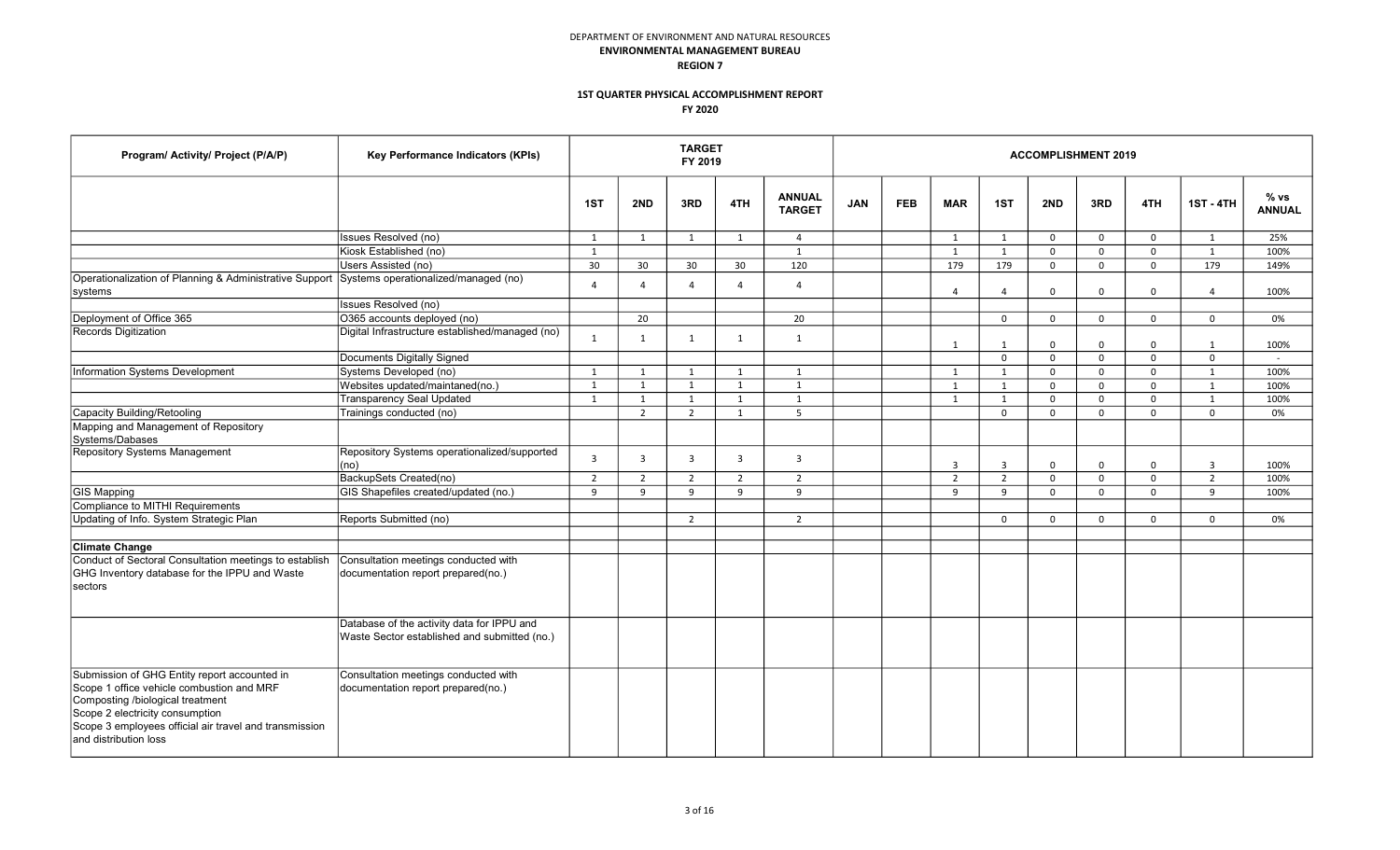| Program/ Activity/ Project (P/A/P)                                                                                                                                                                 | Key Performance Indicators (KPIs)                                                                                     |     |              | <b>TARGET</b><br>FY 2019 |     |                                |            |            |            |             | <b>ACCOMPLISHMENT 2019</b> |              |              |                  |                       |
|----------------------------------------------------------------------------------------------------------------------------------------------------------------------------------------------------|-----------------------------------------------------------------------------------------------------------------------|-----|--------------|--------------------------|-----|--------------------------------|------------|------------|------------|-------------|----------------------------|--------------|--------------|------------------|-----------------------|
|                                                                                                                                                                                                    |                                                                                                                       | 1ST | 2ND          | 3RD                      | 4TH | <b>ANNUAL</b><br><b>TARGET</b> | <b>JAN</b> | <b>FEB</b> | <b>MAR</b> | 1ST         | 2ND                        | 3RD          | 4TH          | <b>1ST - 4TH</b> | % vs<br><b>ANNUAL</b> |
| Conduct of orientation-training workshop to promote<br>entity-level GHG inventory                                                                                                                  | Orientation-Training workshop conducted on<br>GHG inventory-Entity level with documentation/<br>report prepared (no.) |     |              |                          |     |                                |            |            |            |             |                            |              |              |                  |                       |
| P1. Implementation and promotion of the entity-level<br>GHG Inventory and Management to quantify and report<br><b>GHG</b> emissions and removals                                                   |                                                                                                                       |     |              |                          |     |                                |            |            |            |             |                            |              |              |                  |                       |
| 1.1 Conduct of (EMB Regional Office) GHG Entity<br>report                                                                                                                                          | GHG Inventory report submitted and maintained<br>using prescribed templases(no.)                                      |     | $\mathbf{1}$ |                          |     | $\mathbf{1}$                   |            |            |            | $\mathbf 0$ | $\mathbf 0$                | $\mathsf{O}$ | $\mathbf 0$  | $\mathbf 0$      | 0%                    |
| 1.2 Conduct of training-workshop on entity level GHG<br>inventory and management from ECP implementation                                                                                           | Documentation report of activity and GHG<br>inventory report from stakeholders (such as<br>ECPs) submitted (no.)      |     | $\mathbf{1}$ |                          |     | $\mathbf{1}$                   |            |            |            | $\mathbf 0$ | $\mathbf 0$                | 0            | $\mathbf 0$  | $\mathbf 0$      | 0%                    |
| P2. Implementation of EO 174: Institutionalization of the<br>Philippine GHG Inventory Management and Reporting<br>System for IPPU and Waste Sectors                                                |                                                                                                                       |     |              |                          |     |                                |            |            |            |             |                            |              |              |                  |                       |
|                                                                                                                                                                                                    |                                                                                                                       |     |              |                          |     |                                |            |            |            | $\Omega$    | $\Omega$                   | $\Omega$     | $\Omega$     | $\Omega$         |                       |
| 2.1 Conduct of Sectoral Consultation meetings to<br>establish GHG Inventory database for the IPPU and<br>Waste sectors                                                                             | Documentation report prepared and<br>submitted(no.)                                                                   |     |              | 1                        |     | $\mathbf{1}$                   |            |            |            | $\mathbf 0$ | $\mathbf 0$                | $\mathbf 0$  | $\mathsf{o}$ | $\mathbf 0$      | 0%                    |
|                                                                                                                                                                                                    | Database established/updated and<br>submitted(no.)                                                                    | 1   | 1            | 1                        | 1   | 1                              |            |            |            | $\mathbf 0$ | $\mathbf 0$                | $\mathbf 0$  | $\mathbf 0$  | $\Omega$         | 0%                    |
| P3 Development of models/pilot sites on climate<br>change adaptation practices highlighting climate and<br>disaster resilient ecosystems and communities                                           |                                                                                                                       |     |              |                          |     |                                |            |            |            | $\mathbf 0$ | $\mathbf 0$                | $\mathbf 0$  | $\mathbf 0$  | $\mathbf 0$      |                       |
| 3.1 Conduct of Project proposal writeshop/seminar with<br>LGUs and stakeholders (i.e., academe, CSOs, govt.<br>agencies) using the ecosystem-based approach in<br>developing potential model sites | Project Proposal Writeshop/Seminar conducted<br>with report submitted (no.)                                           |     |              | 1                        |     | $\mathbf{1}$                   |            |            |            | $\Omega$    | $\Omega$                   | $\Omega$     | $\Omega$     | $\Omega$         | 0%                    |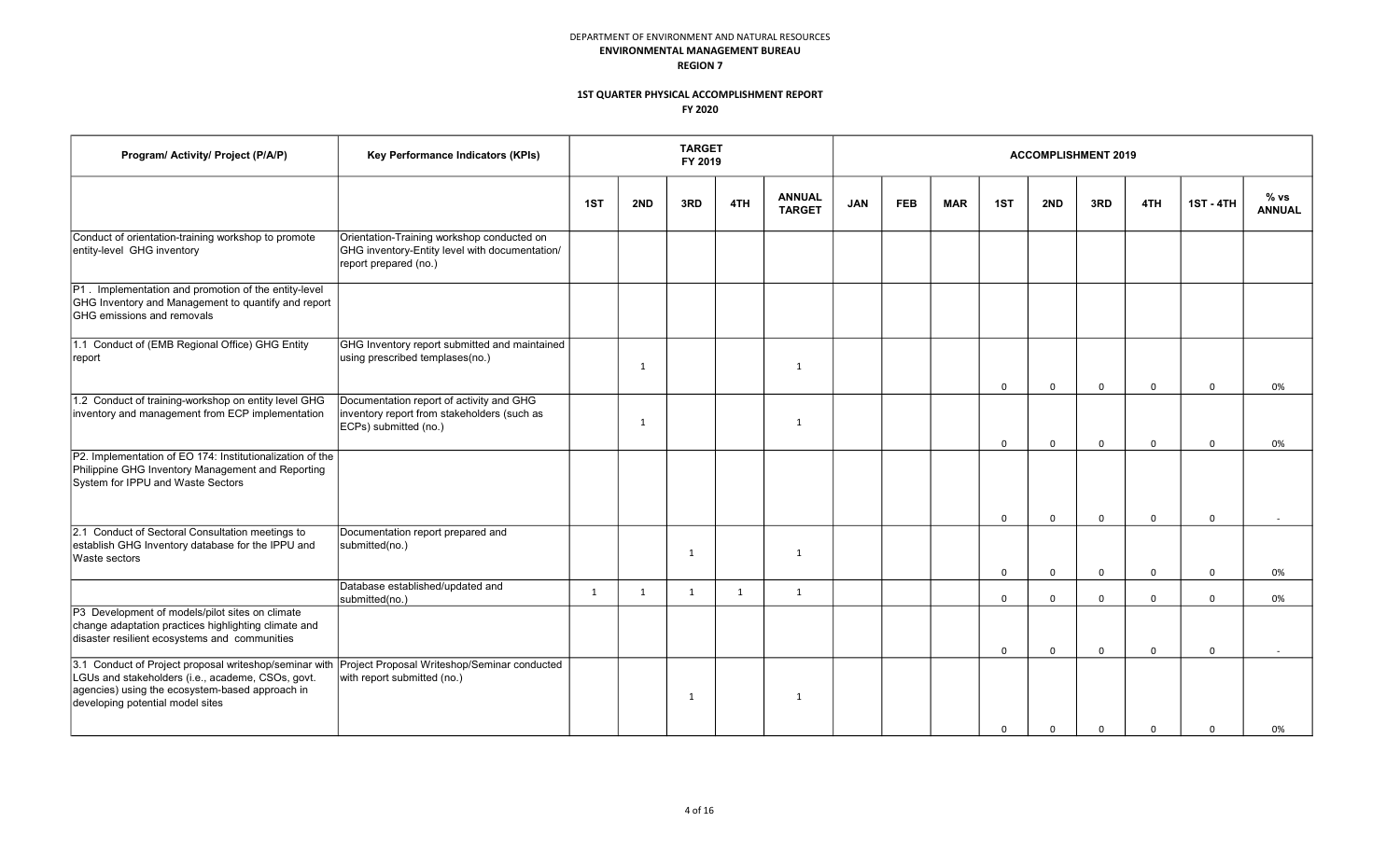| Program/ Activity/ Project (P/A/P)                                                                     | Key Performance Indicators (KPIs)                                                                     |     |     | <b>TARGET</b><br>FY 2019 |              |                                |            |            |            |             |              | <b>ACCOMPLISHMENT 2019</b> |             |                  |                       |
|--------------------------------------------------------------------------------------------------------|-------------------------------------------------------------------------------------------------------|-----|-----|--------------------------|--------------|--------------------------------|------------|------------|------------|-------------|--------------|----------------------------|-------------|------------------|-----------------------|
|                                                                                                        |                                                                                                       | 1ST | 2ND | 3RD                      | 4TH          | <b>ANNUAL</b><br><b>TARGET</b> | <b>JAN</b> | <b>FEB</b> | <b>MAR</b> | 1ST         | 2ND          | 3RD                        | 4TH         | <b>1ST - 4TH</b> | % vs<br><b>ANNUAL</b> |
|                                                                                                        | Model/Pilot sites identified (with profile and<br>description) (no.)                                  |     |     |                          |              |                                |            |            |            |             |              |                            |             |                  |                       |
|                                                                                                        |                                                                                                       |     |     | 1                        |              | 1                              |            |            |            |             |              |                            |             |                  |                       |
|                                                                                                        |                                                                                                       |     |     |                          |              |                                |            |            |            | $\mathbf 0$ | $\mathbf 0$  | $\mathbf 0$                | $\mathbf 0$ | $\mathbf 0$      | 0%                    |
|                                                                                                        | LGUs or stakeholders assisted (no.)                                                                   |     |     | 1                        |              | 1                              |            |            |            | $\mathbf 0$ | $\mathbf 0$  | $\mathbf 0$                | $\mathbf 0$ | $\mathbf 0$      | 0%                    |
| 3.2 Documentation of existing local climate change<br>adaptation programs, measures or practices.      | Local climate change adaptation programs,<br>measures and practices documented and<br>submitted (no.) |     |     |                          | $\mathbf{1}$ | $\mathbf{1}$                   |            |            |            | $\Omega$    | $\mathbf 0$  | $\mathbf 0$                | $\mathbf 0$ | $\mathbf 0$      | 0%                    |
| P4 Operationalization of RA 9729 Climate Change Act<br>(Section 15c)                                   |                                                                                                       |     |     |                          |              |                                |            |            |            | $\Omega$    | $\mathbf 0$  | $\mathbf 0$                | $\Omega$    | $\Omega$         |                       |
| 4.1 Conduct inventory and review current CC<br>information system and database                         | Inventory conducted and CC information system<br>and database reviewed with report submitted<br>(no.) |     |     |                          | 1            | 1                              |            |            |            | $\mathbf 0$ | $\mathbf 0$  | $\mathbf 0$                | $\mathbf 0$ | $\mathbf 0$      | 0%                    |
| P5 Operationalization of Article 12 of the Paris<br>Agreement (Action for Climate Empowerment)         |                                                                                                       |     |     |                          |              |                                |            |            |            |             |              |                            |             |                  |                       |
| 5.1 Develop a communication plan on climate change<br>for PENROs/CENROs                                | Communication Plan on Climate Change drafted<br>and submitted (nos.)                                  |     | 1   |                          |              | 1                              |            |            |            | $\mathbf 0$ | $\mathbf{0}$ | $\mathbf 0$                | $\mathbf 0$ | $\mathbf 0$      | 0%                    |
| A.02.b Legal Services and Provision of Secretariat<br>Services to the Pollution Adjudication Board     |                                                                                                       |     |     |                          |              |                                |            |            |            |             |              |                            |             |                  |                       |
| Adiudication of environmental cases                                                                    |                                                                                                       |     |     |                          |              |                                |            |            |            |             |              |                            |             |                  |                       |
|                                                                                                        | Complaints acted upon (no.)                                                                           | 5   | 5   | $5^{\circ}$              | 5            | 20                             |            | 10         |            | 10          | $\mathsf{O}$ | $\mathbf 0$                | $\mathbf 0$ | 10               | 50%                   |
|                                                                                                        | PAB cases reactivated (no.)                                                                           |     |     |                          | 1            | 1                              |            |            |            | $\mathbf 0$ | $\mathbf 0$  | $\mathbf 0$                | $\mathbf 0$ | $\Omega$         | 0%                    |
|                                                                                                        | PAB orders/Resolutions Executed/<br>Implemented                                                       |     | 1   | 1                        |              | $\overline{2}$                 |            |            |            | $\mathbf 0$ | $\mathbf{0}$ | $\mathbf 0$                | $\mathbf 0$ | $\mathbf 0$      | 0%                    |
| Monitoring of Firms Compliance to PAB<br>Orders/Resolutions                                            | Firms monitored with report submitted (no.)                                                           |     |     | $\overline{2}$           |              | 2                              |            |            | 1          | 1           | $\mathbf 0$  | $\mathbf 0$                | 0           | $\mathbf{1}$     | 50%                   |
|                                                                                                        | Pollution Cases Elevated to PAB (no.)                                                                 |     |     |                          | 1            | 1                              |            |            |            | $\mathsf 0$ | $\mathsf{O}$ | $\mathbf 0$                | $\mathbf 0$ | $\mathbf 0$      | 0%                    |
| <b>Issuance of Resolutions/orders</b>                                                                  | Resolutions/orders issued (no.)                                                                       | 1   | 1   | 1                        | 1            | $\overline{4}$                 |            |            | 1          | 1           | $\mathbf 0$  | $\mathbf 0$                | $\mathbf 0$ | 1                | 25%                   |
| Review and assessment of monitoring/survey reports<br>prior to Issuance of Notice of Violations (NOVs) | NOVs Issued (no.)                                                                                     | 40  | 40  | 40                       | 40           | 160                            |            | 37         | 358        | 395         | $\Omega$     | $\Omega$                   | $\Omega$    | 395              | 247%                  |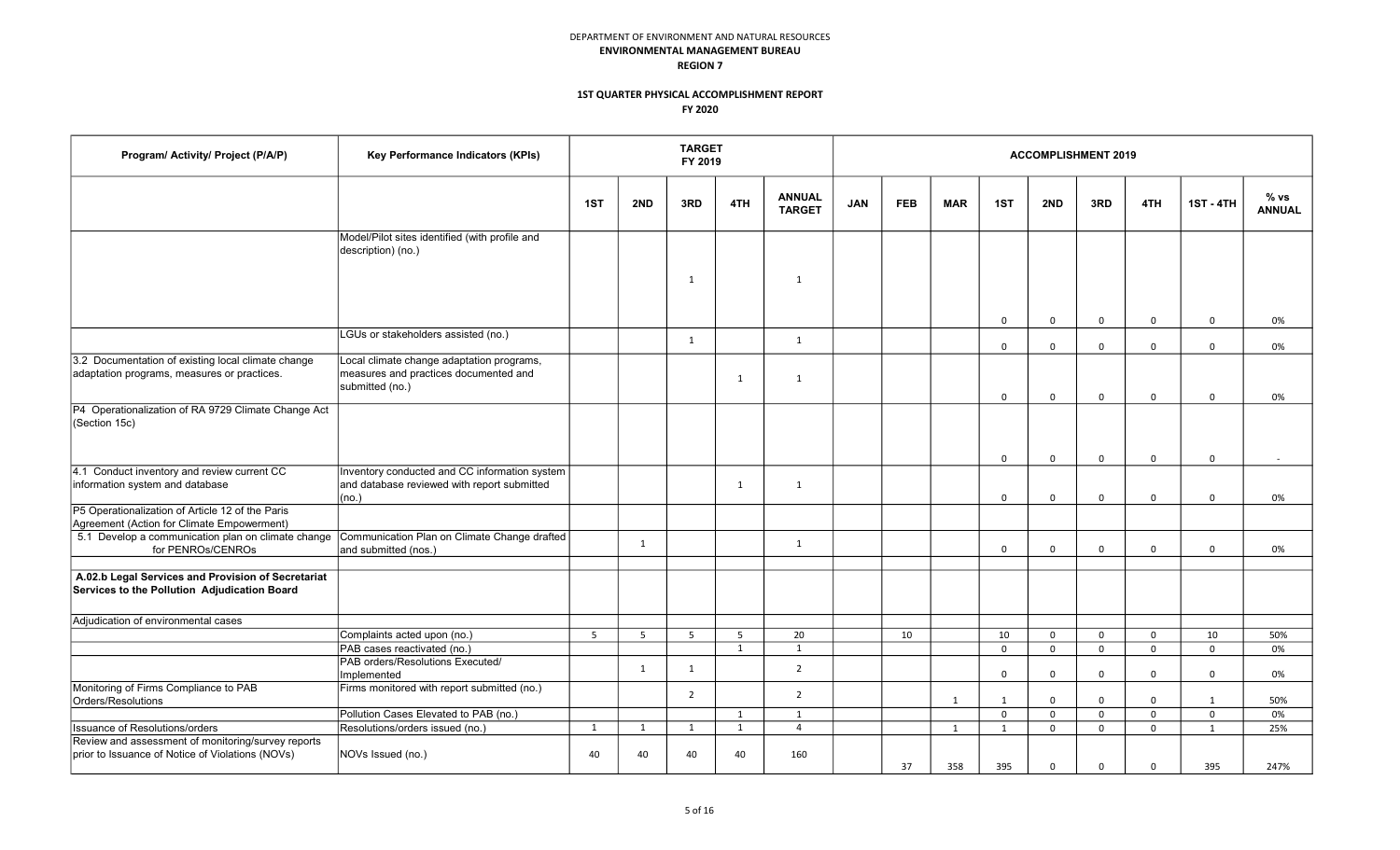| Program/ Activity/ Project (P/A/P)                                       | Key Performance Indicators (KPIs)                |      |                | <b>TARGET</b><br>FY 2019 |                |                                |            |            |            |             |             | <b>ACCOMPLISHMENT 2019</b> |             |                  |                       |
|--------------------------------------------------------------------------|--------------------------------------------------|------|----------------|--------------------------|----------------|--------------------------------|------------|------------|------------|-------------|-------------|----------------------------|-------------|------------------|-----------------------|
|                                                                          |                                                  | 1ST  | 2ND            | 3RD                      | 4TH            | <b>ANNUAL</b><br><b>TARGET</b> | <b>JAN</b> | <b>FEB</b> | <b>MAR</b> | 1ST         | 2ND         | 3RD                        | 4TH         | <b>1ST - 4TH</b> | % vs<br><b>ANNUAL</b> |
|                                                                          | -RA 8749                                         | 10   | 10             | 10                       | 10             | 40                             |            | 10         | 121        | 131         | $\mathbf 0$ | $\Omega$                   | $\Omega$    | 131              | 328%                  |
|                                                                          | -RA 9275                                         | 10   | 10             | 10                       | 10             | 40                             |            | 11         | 121        | 132         | $\Omega$    | 0                          | $\Omega$    | 132              | 330%                  |
|                                                                          | -PD 1586                                         | 10   | 10             | 10                       | 10             | 40                             |            | 11         | 53         | 64          | 0           | 0                          | $\mathbf 0$ | 64               | 160%                  |
|                                                                          | -RA 6969                                         | 10   | 10             | 10                       | 10             | 40                             |            |            | 63         | 63          | 0           | 0                          | $\mathbf 0$ | 63               | 158%                  |
|                                                                          | - Toxic Chem                                     | 5    | 5              | 5                        | - 5            | 20                             |            |            | 2          | 2           | $\Omega$    | 0                          | $\Omega$    | $\overline{2}$   | 10%                   |
|                                                                          | - Haz                                            | -5   | -5             | 5                        | 5              | 20                             |            | 5          | 61         | 66          | $\Omega$    | 0                          | $\Omega$    | 66               | 330%                  |
|                                                                          | - RA 9003                                        |      |                |                          |                |                                |            |            |            |             |             |                            |             |                  |                       |
| A.03 OPERATIONS                                                          |                                                  |      |                |                          |                |                                |            |            |            |             |             |                            |             |                  |                       |
| OO2: Clean and Healthy Environment Sustained                             |                                                  |      |                |                          |                |                                |            |            |            |             |             |                            |             |                  |                       |
| A.03.a Environmental Assessment & Protection<br>Program                  |                                                  |      |                |                          |                |                                |            |            |            |             |             |                            |             |                  |                       |
|                                                                          |                                                  |      |                |                          |                |                                |            |            |            |             |             |                            |             |                  |                       |
| A.03.a1 Environmental Pollution Research                                 |                                                  |      |                |                          |                |                                |            |            |            |             |             |                            |             |                  |                       |
| Implementation of the Environmental Laboratory<br>Recognition(ELR)Scheme |                                                  |      |                |                          |                |                                |            |            |            |             |             |                            |             |                  |                       |
| -Laboratory Assessment                                                   | Laboratory assessed (no.)                        |      |                |                          |                | $\mathbf 0$                    |            |            |            | $\mathbf 0$ | $\Omega$    | 0                          | $\Omega$    | $\Omega$         | $\sim$                |
| -Monitoring & Re-Assessment of Lab.                                      | Lab. Monitored & Re-Assessed (no.)               |      |                | $\overline{3}$           |                | $\overline{3}$                 |            |            |            | $\Omega$    | $\Omega$    | $\Omega$                   | $\Omega$    | $\Omega$         | 0%                    |
| -Cross audit of EMB Labs                                                 | Laboratory inspected/assessed (no.)              |      |                |                          | 1              | $\mathbf{1}$                   |            |            |            | $\mathbf 0$ | $\Omega$    | 0                          | $\mathbf 0$ | $\mathbf 0$      | 0%                    |
|                                                                          | Report prepared (no.)                            |      |                |                          | 1              | 1                              |            |            |            | $\Omega$    | $\Omega$    | $\Omega$                   | $\Omega$    | $\Omega$         | 0%                    |
| Analysis of Samples                                                      | Samples analyzed (no.)                           | 362  | 363            | 363                      | 362            | 1450                           | 144        | 123        | 170        | 437         | $\mathbf 0$ | 0                          | $\mathbf 0$ | 437              | 30%                   |
|                                                                          | Determinations made (no.)                        | 1375 | 1375           | 1375                     | 1375           | 5500                           | 795        | 1074       | 1261       | 3130        | $\Omega$    | 0                          | $\Omega$    | 3130             | 57%                   |
| Establishment of analytical capability required for                      | Analytical capability of laboratory strengthened |      |                |                          |                |                                |            |            |            |             |             |                            |             |                  |                       |
| environmental quality and compliance monitoring of the                   |                                                  |      |                |                          | $\mathbf{1}$   | 1                              |            |            |            |             |             |                            |             |                  |                       |
| region                                                                   |                                                  |      |                |                          |                |                                |            |            |            | $\mathbf 0$ | $\Omega$    | $\Omega$                   | $\mathbf 0$ | $\mathbf 0$      | 0%                    |
|                                                                          | parameter/s capability established (no.)         |      |                | $\overline{2}$           | $\overline{2}$ | $\overline{4}$                 |            |            |            | $\Omega$    | $\Omega$    | $\Omega$                   | $\Omega$    | $\Omega$         | 0%                    |
| Upgrading of Laboratory facilities (DAO 98-63 & ISO<br>17025)            | Facilities upgraded (no.)                        |      |                |                          | 1              | 1                              |            |            |            | $\mathbf 0$ | $\Omega$    | 0                          | $\Omega$    | $\Omega$         | 0%                    |
| Preparation of Quality System (QS) documents                             | QS documentation prepared (no.)                  |      |                |                          | 1              | $\mathbf{1}$                   |            |            |            | $\Omega$    | $\Omega$    | $\Omega$                   | $\Omega$    | $\Omega$         | 0%                    |
| Calibration/Maintenance of Laboratory equipment                          | Lab equipment calibrated/maintained (no.)        |      |                |                          | $\overline{2}$ | $\overline{2}$                 |            |            |            | $\mathbf 0$ | $\mathbf 0$ | 0                          | $\mathbf 0$ | $\mathbf 0$      | 0%                    |
| Attendance/Participation to                                              |                                                  |      | $\overline{a}$ | $\overline{2}$           |                | 6                              |            |            |            |             |             |                            |             |                  |                       |
| Training/Workshop/Proficiency Testing Exercises                          |                                                  |      |                |                          |                |                                |            |            |            | $\Omega$    | $\Omega$    | 0                          | $\Omega$    | $\mathbf 0$      | 0%                    |
| Interlab comparison exercise (no)                                        | staff trained (no.)                              |      | 1              | 1                        |                | $\overline{2}$                 |            |            |            | $\mathbf 0$ | $\mathbf 0$ | 0                          | $\mathbf 0$ | $\mathbf 0$      | 0%                    |
| Lab equipment calibration workshop (no)                                  | staff trained (no.)                              |      | 1              | 1                        |                | $\overline{2}$                 |            |            |            | $\Omega$    | $\Omega$    | $\Omega$                   | $\Omega$    | $\Omega$         | 0%                    |
| Proficiency testing exercise                                             | parameters testing exercises participated (no.)  |      | 1              |                          |                | 1                              |            |            |            | $\mathbf 0$ | $\mathbf 0$ | 0                          | $\mathbf 0$ | $\mathbf 0$      | 0%                    |
| Training from other DENR Offices and other agency                        | staff trained (no.)                              |      | 1              |                          |                | $\mathbf{1}$                   |            |            |            | $\mathbf 0$ | $\Omega$    | $\mathbf 0$                | $\Omega$    | $\mathbf 0$      | 0%                    |
|                                                                          |                                                  |      |                |                          |                |                                |            |            |            |             |             |                            |             |                  |                       |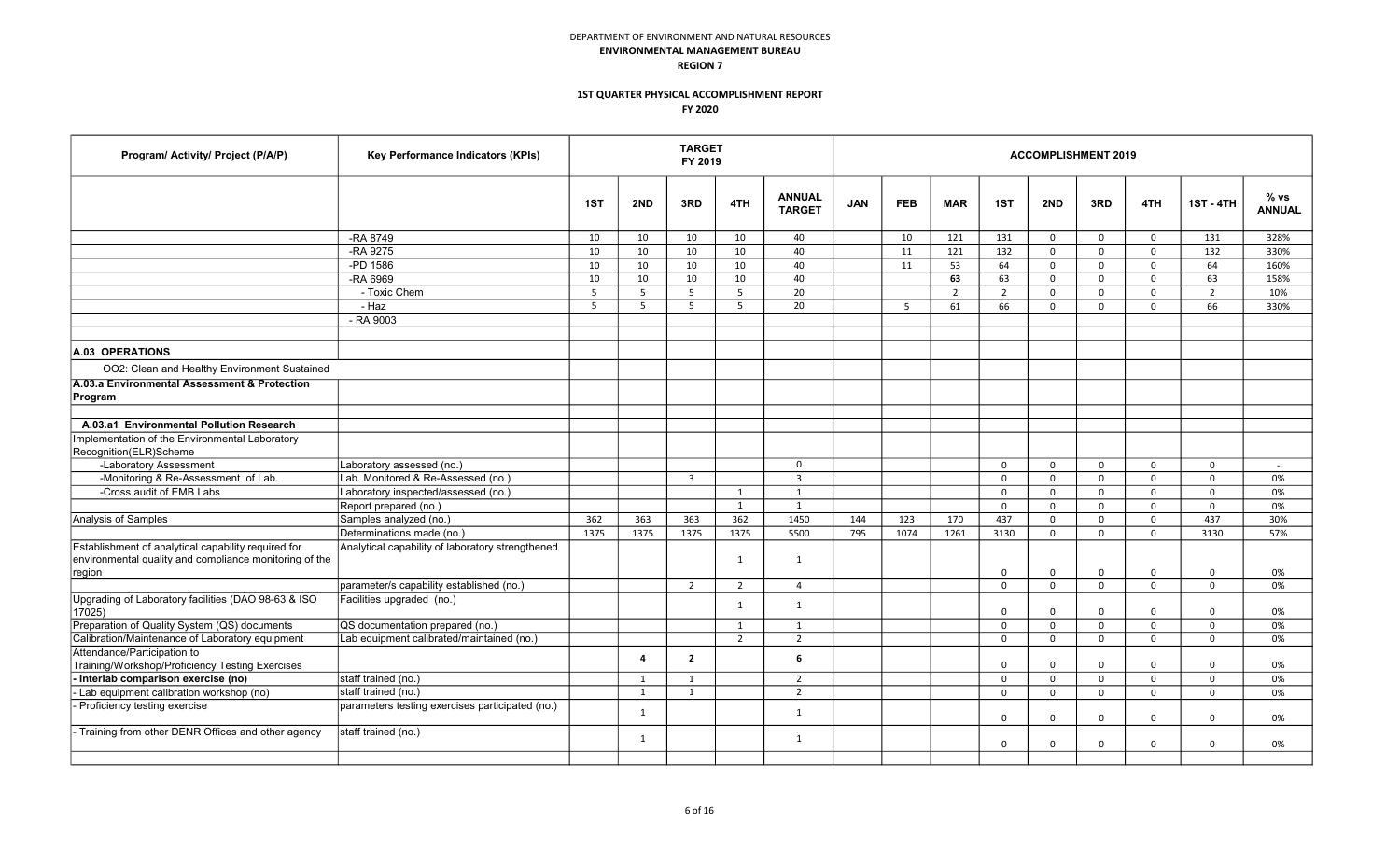| Program/ Activity/ Project (P/A/P)                                                                                                                                                                                                                                                                                                                 | Key Performance Indicators (KPIs)                                                             |     |                | <b>TARGET</b><br>FY 2019 |                |                                |            |            |                |                |              | <b>ACCOMPLISHMENT 2019</b> |             |                  |                       |
|----------------------------------------------------------------------------------------------------------------------------------------------------------------------------------------------------------------------------------------------------------------------------------------------------------------------------------------------------|-----------------------------------------------------------------------------------------------|-----|----------------|--------------------------|----------------|--------------------------------|------------|------------|----------------|----------------|--------------|----------------------------|-------------|------------------|-----------------------|
|                                                                                                                                                                                                                                                                                                                                                    |                                                                                               | 1ST | 2ND            | 3RD                      | 4TH            | <b>ANNUAL</b><br><b>TARGET</b> | <b>JAN</b> | <b>FEB</b> | <b>MAR</b>     | 1ST            | 2ND          | 3RD                        | 4TH         | <b>1ST - 4TH</b> | % vs<br><b>ANNUAL</b> |
| A.03.a2 Environmental Education and                                                                                                                                                                                                                                                                                                                |                                                                                               |     |                |                          |                |                                |            |            |                |                |              |                            |             |                  |                       |
| <b>Partnership Building</b><br>Phased Implementation of the National Environmental<br><b>Education Action Plan</b>                                                                                                                                                                                                                                 |                                                                                               |     |                |                          |                |                                |            |            |                |                |              |                            |             |                  |                       |
| 1. Environmental Education in the Non-formal Sector                                                                                                                                                                                                                                                                                                | Multi-stakeholder Events conducted with<br>reports submitted (no.)                            | 1   | $\overline{2}$ | $\overline{2}$           | 1              | 6                              |            |            | 1              | 1              | $\mathbf 0$  | $\mathbf 0$                | $\mathbf 0$ | 1                | 17%                   |
| -Conduct of special events for the national<br>environmental celebrations (World Water Day, Earth<br>Day, Earth Month, Environment Month, National Clean<br>Up Month, World Environmental Health<br>Day.<br>International Lead Poisoning Prevention Week, Clean<br>Air Month, Climate Change Consciousness Week,<br>Environmental Awareness Month) |                                                                                               | 1   | $\overline{2}$ | 1                        | $\overline{2}$ | 6                              |            |            | 1              | 1              | $\Omega$     | $\mathbf 0$                | $\mathbf 0$ | 1                | 17%                   |
| - Production and dissemination of localized IEC<br>Materials                                                                                                                                                                                                                                                                                       | IEC materials prepared (no.)                                                                  |     |                |                          | $\overline{3}$ | $\overline{3}$                 |            |            |                | $\Omega$       | $\Omega$     | $\mathbf 0$                | $\Omega$    | $\mathbf 0$      | 0%                    |
|                                                                                                                                                                                                                                                                                                                                                    | Copies produced and disseminated (no.)                                                        |     |                |                          | 2500           | 2500                           |            |            |                | $\mathbf 0$    | $\mathsf{O}$ | $\mathbf{0}$               | $\mathbf 0$ | $\mathbf 0$      | 0%                    |
| 2. Environmental Education in the Formal Sector                                                                                                                                                                                                                                                                                                    |                                                                                               |     |                |                          |                |                                |            |            |                |                |              |                            |             |                  |                       |
| - Promotion and Strengthening of the Regional<br>Search for Sustainable and Eco-friendly Schools                                                                                                                                                                                                                                                   | Trainings/IEC Campaigns conducted (no.)                                                       |     |                | 1                        | 1              | 2                              |            |            |                | $\Omega$       | $\Omega$     | $\Omega$                   | $\Omega$    | $\Omega$         | 0%                    |
|                                                                                                                                                                                                                                                                                                                                                    | No. of New Schools mentored towards eco-<br>friendliness (no.)                                | 6   | 6              |                          |                | 12                             |            |            |                | $\mathbf 0$    | $\Omega$     | 0                          | $\Omega$    | $\mathbf 0$      | 0%                    |
| 3. Networking, Collaboration and Communication                                                                                                                                                                                                                                                                                                     |                                                                                               |     |                |                          |                |                                |            |            |                |                |              |                            |             |                  |                       |
| -Convening of Regional Inter-Agency Commitee on Farmount message and convenience of Regional Inter-Agency Committee on CHED, TESDA, strategic educator's networks,<br>Environmental Education (RA 9512) with DepEd,<br>CHED, TESDA, strategic educators' networks, and other<br>member-institutions of RA 9512                                     | Partnership Meetings Conducted with DepEd,<br>and other member-institutions of R.A 5912 (no.) |     | 1              |                          | 1              | $\overline{2}$                 |            |            |                | $\mathbf 0$    | $\Omega$     | $\mathbf 0$                | $\Omega$    | $\Omega$         | 0%                    |
| -Strengthened Engagement of Private Sector in<br>Youth Involvement in Environmental Protection                                                                                                                                                                                                                                                     | Youth programs conducted (no)                                                                 |     | 1              | 1                        |                | $\overline{2}$                 |            |            |                | $\mathbf 0$    | $\mathbf 0$  | 0                          | $\mathbf 0$ | $\mathbf 0$      | 0%                    |
|                                                                                                                                                                                                                                                                                                                                                    | Partnership meetings conducted with private<br>sector (no.)                                   |     | 1              |                          | 1              | $\overline{2}$                 |            |            |                | $\mathbf 0$    | $\mathbf 0$  | 0                          | $\mathbf 0$ | $\mathbf 0$      | 0%                    |
| -Conduct of radio/TV programs/guestings                                                                                                                                                                                                                                                                                                            | Radio/tv programs/guestings conducted (no.)                                                   |     | 5              | 5                        |                | 10                             |            |            |                | $\mathbf 0$    | $\mathbf 0$  | $\mathbf{0}$               | $\mathbf 0$ | $\mathbf 0$      | 0%                    |
| -Submission of photo releases to EMB Central Office Photo releases submitted (no.)<br>for EMB Website                                                                                                                                                                                                                                              |                                                                                               | 6   | 6              | 6                        | 6              | 24                             |            |            | 6              | 6              | $\Omega$     | $\mathbf 0$                | $\Omega$    | 6                | 25%                   |
| -Updating and Maintenance of Regional Facebook<br>Page                                                                                                                                                                                                                                                                                             | Regional Facebook page maintained/updated<br>(no.)                                            | 1   | 1              | 1                        | $\mathbf{1}$   | $\mathbf{1}$                   |            | 1          | $\overline{1}$ | $\overline{2}$ | $\Omega$     | $\Omega$                   | $\Omega$    | $\overline{2}$   | 200%                  |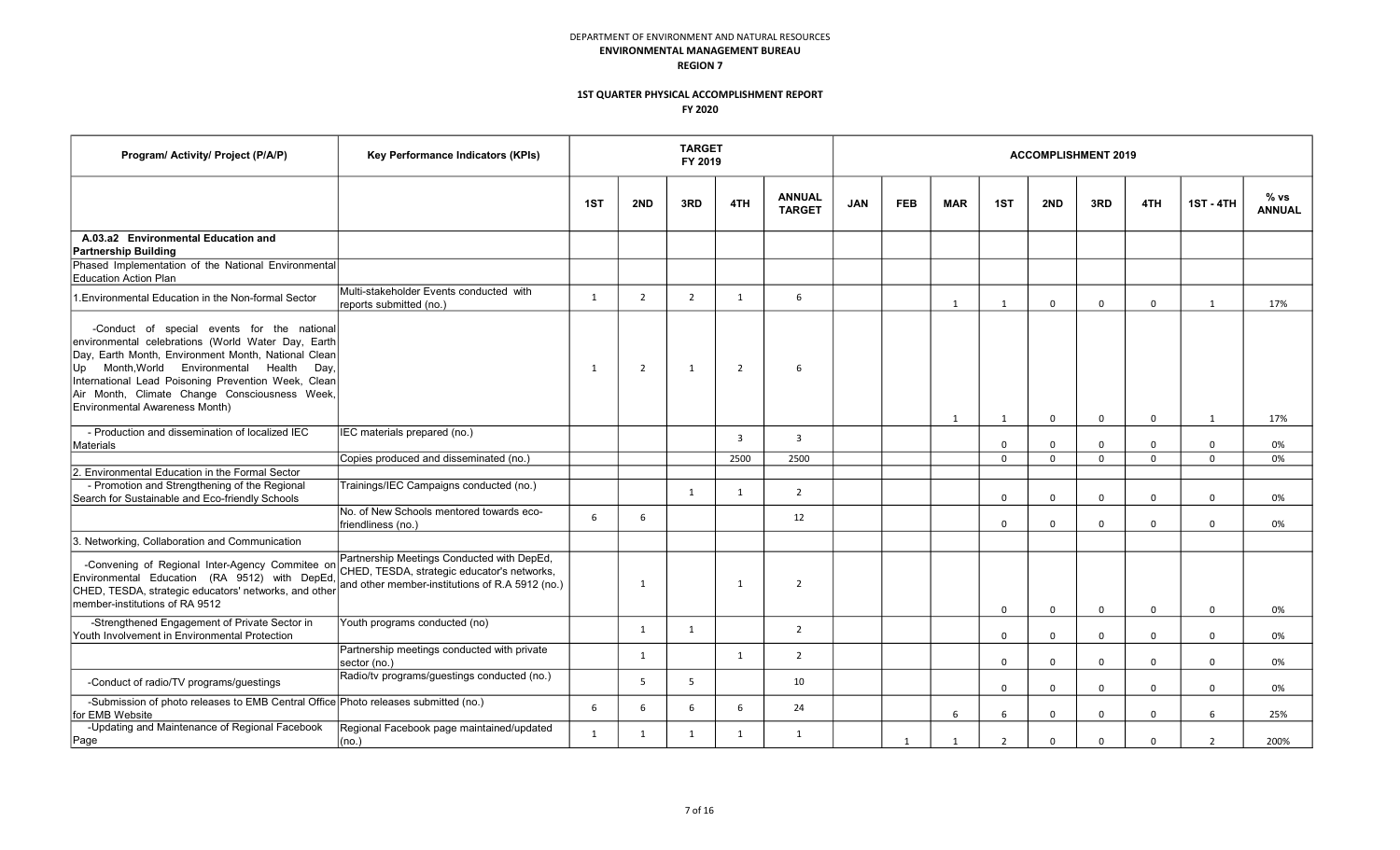| Program/ Activity/ Project (P/A/P)                                                                           | Key Performance Indicators (KPIs)                                                               | <b>TARGET</b><br><b>ACCOMPLISHMENT 2019</b><br>FY 2019 |                |                |                       |                                |                |            |                |                |              |              |             |                  |                       |
|--------------------------------------------------------------------------------------------------------------|-------------------------------------------------------------------------------------------------|--------------------------------------------------------|----------------|----------------|-----------------------|--------------------------------|----------------|------------|----------------|----------------|--------------|--------------|-------------|------------------|-----------------------|
|                                                                                                              |                                                                                                 | 1ST                                                    | 2ND            | 3RD            | 4TH                   | <b>ANNUAL</b><br><b>TARGET</b> | <b>JAN</b>     | <b>FEB</b> | <b>MAR</b>     | 1ST            | 2ND          | 3RD          | 4TH         | <b>1ST - 4TH</b> | % vs<br><b>ANNUAL</b> |
| 4. Preparation of Annual Regional State of Brown<br><b>Environment Report</b>                                | 2018 Regional State of Brown Environment<br>Report prepared and submitted (no.)                 |                                                        | 1              |                |                       | 1                              |                |            |                | $\Omega$       | $\Omega$     | $\Omega$     | $\Omega$    | $\Omega$         | 0%                    |
| Documentation of Good Environmental Practices of<br>5.<br>Schools and LGUs                                   | Articles of good environmental practices of<br>schools and LGUs documented (no.)                |                                                        |                | $\overline{3}$ |                       | $\overline{3}$                 |                |            |                | $\mathbf 0$    | $\mathbf 0$  | $\mathbf 0$  | $\mathbf 0$ | $\Omega$         | 0%                    |
| 6. Conduct of School and LGU Caravan (Presentation<br>of best practices of Schools and LGUs for replication) | Caravan conducted (no.)                                                                         | 1                                                      | $\mathbf{1}$   | 1              | 1                     | $\Delta$                       |                |            | $\mathbf{1}$   | 1              | $\Omega$     | $\mathbf 0$  | $\mathbf 0$ | 1                | 25%                   |
| 7. Conduct of communication evaluation of IEC Accomplished survey forms submitted with<br>intervention       | statiscal tabulation (no.)                                                                      | 25                                                     | 25             | 25             | 25                    | 100                            |                |            |                | $\mathbf 0$    | $\mathbf 0$  | 0            | $\mathbf 0$ | $\mathbf 0$      | 0%                    |
| 8. Conduct of Orientation on Environmental Laws to<br>PENROs/CENROs                                          | Orientation on Environmental Laws for<br>PENROs/CENROs conducted with report<br>submitted (no.) | $\Omega$                                               | $\mathbf{1}$   | 1              | $\mathbf 0$           | $\overline{2}$                 |                |            |                | $\mathbf 0$    | $\mathbf 0$  | $\mathbf 0$  | $\mathbf 0$ | $\mathbf 0$      | 0%                    |
| A.03.a3 Environmental Impact Assessment                                                                      |                                                                                                 |                                                        |                |                |                       |                                |                |            |                |                |              |              |             |                  |                       |
| CLEARANCE AND PERMITTING                                                                                     |                                                                                                 |                                                        |                |                |                       |                                |                |            |                |                |              |              |             |                  |                       |
| <b>Issuance of ECC</b>                                                                                       | ECC issued (no.)                                                                                | 50                                                     | 58             | 58             | 55                    | 221                            | 28             | 22         | 41             | 91             | $\mathbf{0}$ | $\mathbf{0}$ | $\mathbf 0$ | 91               | 41%                   |
| <b>Issuance of CNC</b>                                                                                       | CNC issued (no.)                                                                                | 25                                                     | 25             | 25             | 25                    | 100                            | 128            | 65         | 130            | 323            | $\mathbf 0$  | $\mathbf 0$  | $\mathbf 0$ | 323              | 323%                  |
| Implementation of Regional Registry System for EIA<br>preparers and reviewers                                | EIA Preparers/ reviewers registered (no.)                                                       |                                                        |                |                | 1                     | $\mathbf{1}$                   |                |            |                | $\mathbf 0$    | $\Omega$     | 0            | $\Omega$    | $\mathbf 0$      | 0%                    |
| Identification/Survey of projects operating without ECC                                                      | Projects surveyed with reports submitted (no.)                                                  | $6\overline{6}$                                        | 20             | 20             | $\mathsf{\mathsf{R}}$ | 54                             | $\overline{3}$ | 1          | 10             | 14             | $\mathbf 0$  | $\mathbf{0}$ | $\mathbf 0$ | 14               | 26%                   |
| <b>MONITORING AND ENFORCEMENT</b>                                                                            |                                                                                                 |                                                        |                |                |                       |                                |                |            |                |                |              |              |             |                  |                       |
| Monitoring of ECC Projects in compliance with ECC<br>conditions and EMP                                      | ECPs monitored with reports submitted (no.)                                                     | 78                                                     | 78             | 78             | 78                    | 78                             |                |            | $\overline{3}$ | $\overline{3}$ | $\Omega$     | $\Omega$     | $\Omega$    | $\overline{3}$   | 4%                    |
| Validation of ECPs                                                                                           | ECPs validated with report submitted (no.)                                                      | $\overline{7}$                                         | $\overline{7}$ | 8              | $\overline{7}$        | 29                             |                |            | 3 <sup>1</sup> | $\overline{3}$ | $\Omega$     | $\mathbf 0$  | $\Omega$    | $\overline{3}$   | 10%                   |
|                                                                                                              | Non-ECPs monitored with reports submitted<br>(no.)                                              | 168                                                    | 169            | 169            | 169                   | 675                            | $\overline{4}$ | 13         | 63             | 80             | $\Omega$     | $\mathbf 0$  | $\Omega$    | 80               | 12%                   |
|                                                                                                              | EIS-Based Non-ECP monitored with report<br>submiited (no.)                                      | $\overline{7}$                                         | 8              | 8              | 8                     | 31                             |                |            | $7^{\circ}$    | $\overline{7}$ | $\mathbf 0$  | $\mathbf 0$  | $\mathbf 0$ | $\overline{7}$   | 23%                   |
| Validation of CNC                                                                                            | CNC validated with report submitted (no.)                                                       | 5                                                      | 5              | 5 <sup>1</sup> | 5 <sup>1</sup>        | 20                             |                |            | $\overline{3}$ | $\overline{3}$ | $\Omega$     | $\mathbf 0$  | $\Omega$    | $\overline{3}$   | 15%                   |
| <b>SUPPORT ACTIVITIES</b>                                                                                    |                                                                                                 |                                                        |                |                |                       |                                |                |            |                |                |              |              |             |                  |                       |
| Orientation on EIA Stakeholders                                                                              | Stakeholders trained (no.)                                                                      |                                                        | $\mathbf{1}$   | 1              |                       | $\overline{2}$                 |                |            |                | $\mathbf 0$    | $\mathbf 0$  | 0            | $\mathbf 0$ | $\Omega$         | 0%                    |
| Updating of EIA database                                                                                     | EIA-IS database updated                                                                         | 1                                                      | $\mathbf{1}$   | 1              | 1                     | 1                              |                |            | 1              | 1              | $\Omega$     | $\Omega$     | $\Omega$    | 1                | 100%                  |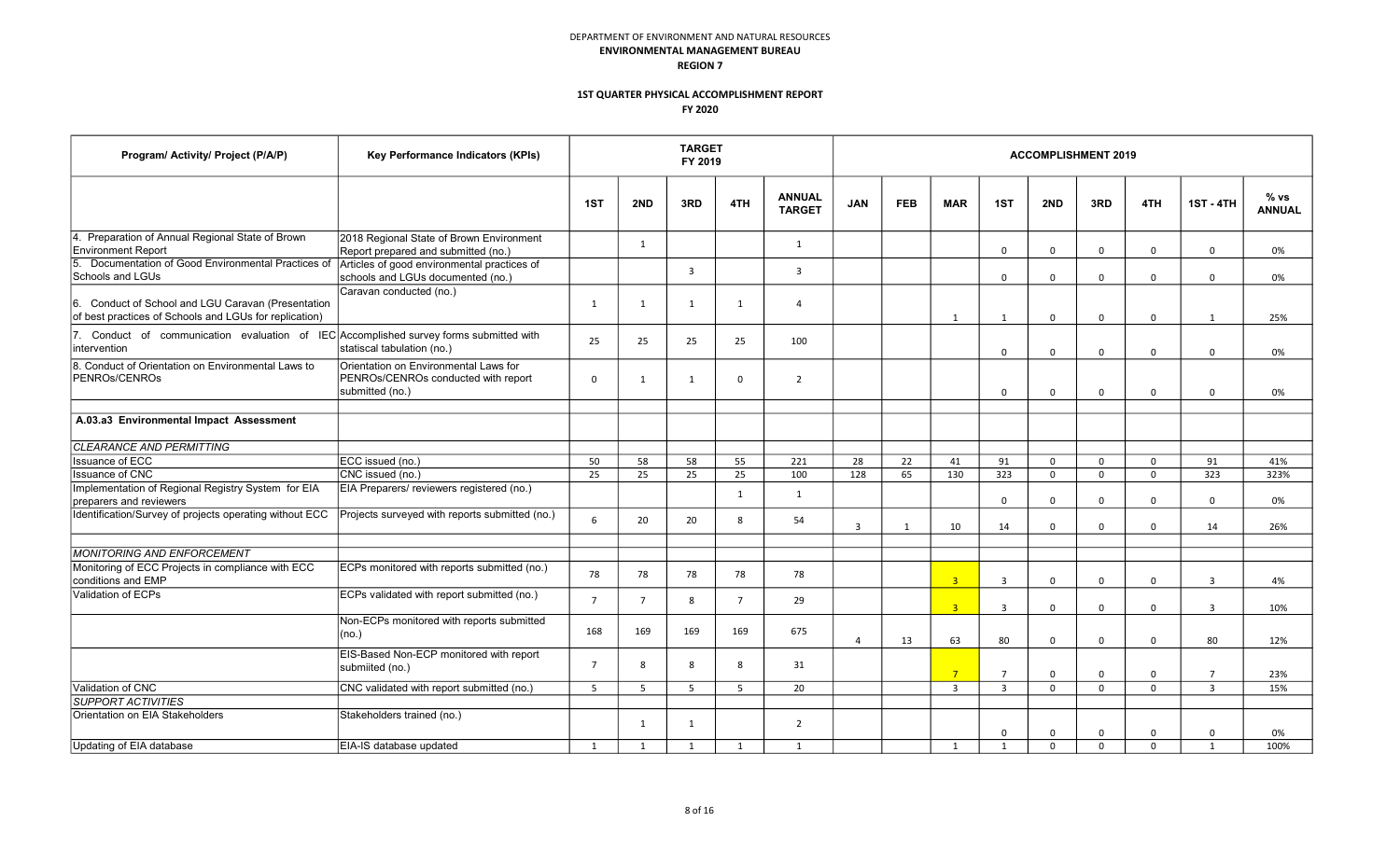| Program/ Activity/ Project (P/A/P)                                                                               | Key Performance Indicators (KPIs)                                                              |                |                | <b>TARGET</b><br>FY 2019 |                |                                |                |                |                |                |                | <b>ACCOMPLISHMENT 2019</b> |                |                  |                       |
|------------------------------------------------------------------------------------------------------------------|------------------------------------------------------------------------------------------------|----------------|----------------|--------------------------|----------------|--------------------------------|----------------|----------------|----------------|----------------|----------------|----------------------------|----------------|------------------|-----------------------|
|                                                                                                                  |                                                                                                | 1ST            | 2ND            | 3RD                      | 4TH            | <b>ANNUAL</b><br><b>TARGET</b> | <b>JAN</b>     | <b>FEB</b>     | <b>MAR</b>     | 1ST            | 2ND            | 3RD                        | 4TH            | <b>1ST - 4TH</b> | % vs<br><b>ANNUAL</b> |
| Preparation of EIA Annual Report                                                                                 | Annual Report prepared and submitted (no.)                                                     | 1              |                |                          |                | $\mathbf{1}$                   |                |                | 1              | 1              | $\mathbf 0$    | $\mathbf{0}$               | $\mathbf{0}$   | 1                | 100%                  |
|                                                                                                                  |                                                                                                |                |                |                          |                | $\mathbf 0$                    |                |                |                | $\mathsf 0$    | $\mathsf 0$    |                            |                |                  |                       |
| Permit                                                                                                           |                                                                                                | 320            | 347            | 345                      | 326            | 1338                           |                |                |                | 505            | $\overline{0}$ | $\overline{0}$             | $\overline{0}$ | 505              | 4.561165654           |
| <b>Monitoring</b>                                                                                                |                                                                                                | 692            | 743            | 745                      | 677            | 2713                           |                |                |                | 422            | $\overline{0}$ | $\overline{0}$             | $\overline{0}$ | 422              | #VALUE!               |
| <b>EIA Monitoring</b>                                                                                            |                                                                                                | 246            | 247            | 247                      | 247            | 753                            |                |                |                | 83             | $\overline{0}$ | $\overline{0}$             | $\overline{0}$ | 83               | 0.156980057           |
| A.03.b Environmental Regulations and Pollution<br>Control<br>A.03.b1 Implementation of Clean Air Regulations     |                                                                                                |                |                |                          |                |                                |                |                |                |                |                |                            |                |                  |                       |
|                                                                                                                  |                                                                                                |                |                |                          |                |                                |                |                |                |                |                |                            |                |                  |                       |
| CLEARANCE AND PERMITTING                                                                                         |                                                                                                |                |                |                          |                |                                |                |                |                |                |                |                            |                |                  |                       |
| Issuance of Permit to Operate                                                                                    | Permit To Operate Issued (no.)                                                                 | 124            | 125            | 125                      | 125            | 499                            | $\overline{4}$ | 25             | 67             | 96             | $\mathbf 0$    | $\mathbf 0$                | $\mathbf 0$    | 96               | 19%                   |
|                                                                                                                  | -New                                                                                           | 10             | 11             | 11                       | 10             | 42                             | $\overline{2}$ | 11             | 26             | 39             | $\mathbf 0$    | $\mathbf 0$                | $\mathbf 0$    | 39               | 93%                   |
|                                                                                                                  | -Renewal                                                                                       | 114            | 114            | 114                      | 115            | 457                            | $\overline{2}$ | 13             | 38             | 53             | $\mathbf 0$    | $\mathsf{O}$               | $\mathbf 0$    | 53               | 12%                   |
|                                                                                                                  | -Temporary Permit to operate                                                                   |                |                |                          |                |                                |                | 1              | $\overline{3}$ | $\overline{4}$ |                |                            |                |                  |                       |
| Evaluation and Approval of Test Plan                                                                             | Test Plan evaluated and approved (no)                                                          | 12             | 13             | 13                       | 12             | 50                             | $\overline{2}$ | $\overline{7}$ | 67             | 76             | $\mathbf 0$    | $\mathsf{O}$               | $\mathbf 0$    | 76               | 152%                  |
| Identification/survey of established firms/industries and<br>commercial establishments operating without permits | Firms surveyed with reports submitted (no)                                                     | 25             | 54             | 53                       | 25             | 157                            | $\overline{3}$ | $\overline{2}$ | 21             | 26             | $\Omega$       | $\mathbf 0$                | $\mathbf 0$    | 26               | 17%                   |
| Updating of Industrial Database                                                                                  | Database updated (no)                                                                          | 1              | 1              | 1                        | 1              | 1                              |                |                | $\mathbf{1}$   | 1              | $\mathbf 0$    | $\mathbf 0$                | $\mathsf{o}$   | 1                | 100%                  |
| Updating of Emission Inventory                                                                                   | Emission Inventory (no.)                                                                       | 1              | 1              | 1                        | 1              | $\mathbf{1}$                   |                |                | $\mathbf{1}$   | 1              | $\mathbf 0$    | $\mathsf{O}$               | $\mathbf 0$    | 1                | 100%                  |
|                                                                                                                  | Emission Inventory within the Airshed<br>conducted with report prepared and<br>submitted (no.) |                |                |                          | 10             | 10                             |                |                |                | $\mathbf 0$    | $\mathbf 0$    | $\mathbf 0$                | 0              | $\mathbf 0$      | 0%                    |
| <b>MONITORING AND ENFORCEMENT</b>                                                                                |                                                                                                |                |                |                          |                |                                |                |                |                |                |                |                            |                |                  |                       |
| Ambient Air Quality Monitoring                                                                                   | Air Quality Assessment Report submitted (no.)                                                  | $\overline{2}$ | $\mathbf{1}$   | $\mathbf{1}$             | $\mathbf{1}$   | 5                              |                |                | 2              | $\overline{2}$ | $\mathbf 0$    | 0                          | 0              | $\overline{2}$   | 40%                   |
|                                                                                                                  | -quarterly                                                                                     | 1              | 1              | 1                        | 1              | $\overline{4}$                 |                |                | 1              | 1              | $\mathbf 0$    | 0                          | $\mathbf 0$    | 1                | 25%                   |
|                                                                                                                  | -annual                                                                                        | 1              |                |                          |                | $\mathbf{1}$                   |                |                | 1              | 1              | 0              | $\mathbf 0$                | $\mathbf 0$    | 1                | 100%                  |
|                                                                                                                  | Air Quality Sampling Station Operated and<br>Maintained/Repaired with report submitted (no.)   | 5              | 5              | -5                       | 5              | 5                              |                |                | 5              | 5              | $\mathbf 0$    | $\mathbf 0$                | $\mathbf 0$    | 5                | 100%                  |
|                                                                                                                  | $-TSP$                                                                                         | 2              | $\overline{2}$ | 2                        | $\overline{2}$ | $\overline{2}$                 |                |                | 2              | $\overline{2}$ | $\mathbf 0$    | $\mathbf 0$                | $\mathbf 0$    | $\overline{2}$   | 100%                  |
|                                                                                                                  | $-FM10$ (manual)                                                                               | $\overline{2}$ | $\overline{2}$ | $\overline{2}$           | $\overline{2}$ | $\overline{2}$                 |                |                | $\overline{2}$ | $\overline{2}$ | $\mathbf 0$    | $\mathbf 0$                | $\mathbf 0$    | $\overline{2}$   | 100%                  |
|                                                                                                                  | -PM10/2.5 (automatic)                                                                          | 1              | $\mathbf{1}$   | 1                        | 1              | $\mathbf{1}$                   |                |                | 1              | $\overline{1}$ | $\Omega$       | $\Omega$                   | $\Omega$       | 1                | 100%                  |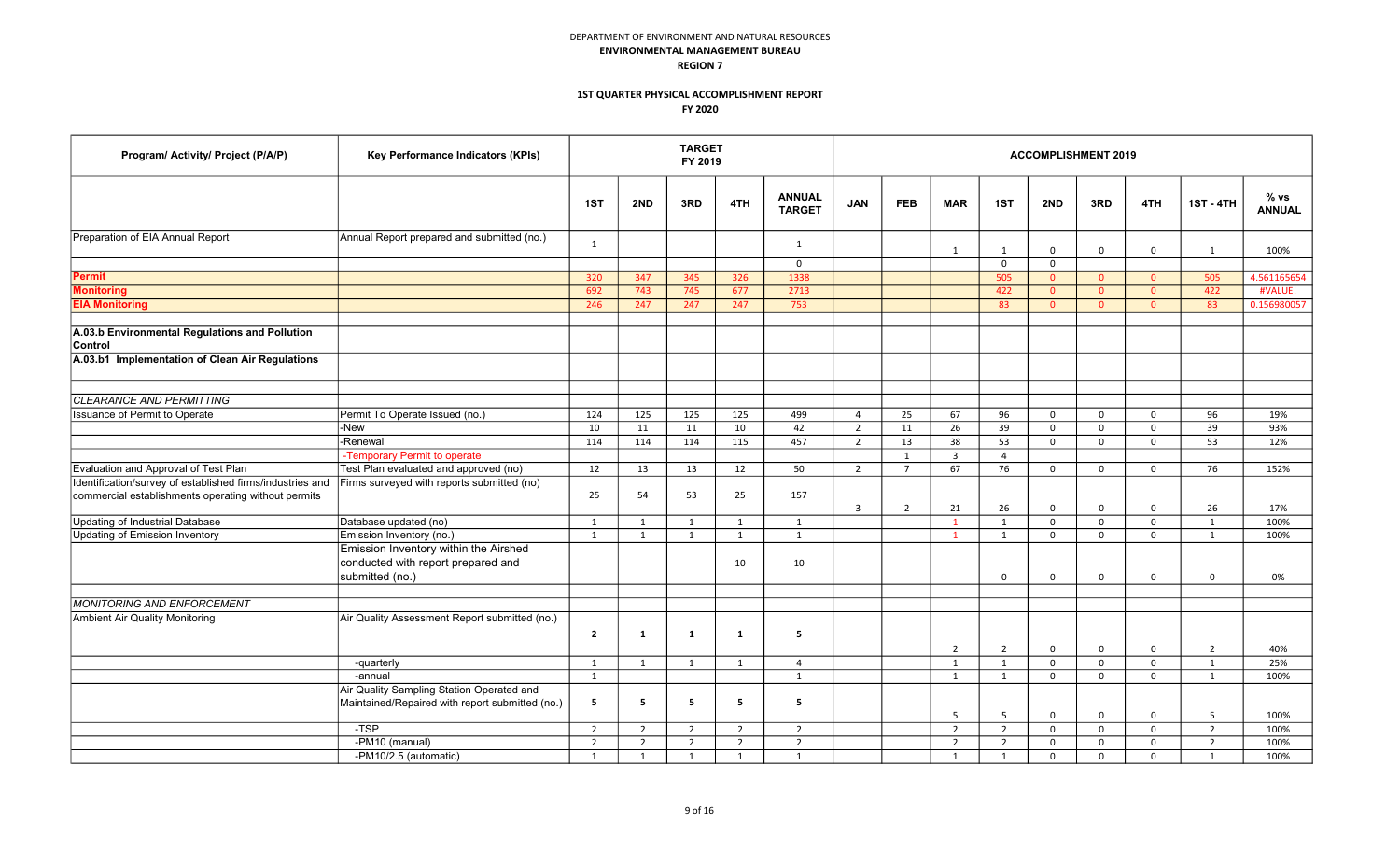| Program/ Activity/ Project (P/A/P)                              | Key Performance Indicators (KPIs)                                                      |                |                | <b>TARGET</b><br>FY 2019 |                |                                |                |              |                |                |              | <b>ACCOMPLISHMENT 2019</b> |              |                  |                       |
|-----------------------------------------------------------------|----------------------------------------------------------------------------------------|----------------|----------------|--------------------------|----------------|--------------------------------|----------------|--------------|----------------|----------------|--------------|----------------------------|--------------|------------------|-----------------------|
|                                                                 |                                                                                        | 1ST            | 2ND            | 3RD                      | 4TH            | <b>ANNUAL</b><br><b>TARGET</b> | <b>JAN</b>     | <b>FEB</b>   | <b>MAR</b>     | 1ST            | 2ND          | 3RD                        | 4TH          | <b>1ST - 4TH</b> | % vs<br><b>ANNUAL</b> |
|                                                                 | -DOAS complete parameters                                                              |                |                |                          |                |                                |                |              |                |                |              |                            |              |                  |                       |
|                                                                 | AQM Equipment Calibrated with certificate (no.)                                        |                |                |                          | 5              | 5                              |                |              |                | $\mathbf 0$    | $\mathbf 0$  | $\mathbf 0$                | $\mathbf 0$  | $\Omega$         | 0%                    |
|                                                                 | -TSP                                                                                   |                |                |                          | $\overline{2}$ | $\overline{2}$                 |                |              |                | $\mathbf 0$    | $\mathbf 0$  | $\mathbf{0}$               | $\Omega$     | $\Omega$         | 0%                    |
|                                                                 | -PM10 (manual)                                                                         |                |                |                          | $\overline{2}$ | $\overline{2}$                 |                |              |                | $\mathbf 0$    | $\mathbf{0}$ | $\mathbf{0}$               | $\mathbf 0$  | $\Omega$         | 0%                    |
|                                                                 | -PM10/2.5 (automatic)                                                                  |                |                |                          | 1              | $\mathbf{1}$                   |                |              |                | $\mathbf 0$    | $\mathbf{0}$ | $\mathbf{0}$               | $\mathbf 0$  | $\Omega$         | 0%                    |
|                                                                 | -DOAS complete parameters                                                              |                |                |                          |                |                                |                |              |                |                |              |                            |              |                  |                       |
|                                                                 |                                                                                        |                |                |                          |                |                                |                |              |                |                |              |                            |              |                  |                       |
| Identification of New Airshed                                   | Report prepared and submitted (no.)                                                    |                |                |                          | 1              | $\mathbf{1}$                   |                |              |                | $\mathbf 0$    | $\mathbf 0$  | $\mathbf{0}$               | $\mathbf{0}$ | $\Omega$         | 0%                    |
| Designation of Attainment/non-attainment Areas                  | Airshed dispersion modelling conducted                                                 |                |                |                          | 1              | $\mathbf{1}$                   |                |              |                | $\Omega$       | $\mathbf 0$  | $\mathbf{0}$               | $\mathbf 0$  | $\Omega$         | 0%                    |
|                                                                 | Attainment/non-attainment areas endorsed for                                           |                |                |                          | 1              | $\mathbf{1}$                   |                |              |                |                |              |                            |              |                  |                       |
|                                                                 | designation (no.)                                                                      |                |                |                          |                |                                |                |              |                | $\mathbf 0$    | $\Omega$     | $\mathbf 0$                | $\mathbf 0$  | $\Omega$         | 0%                    |
| Operationalization of Airshed                                   | Airshed action plan updated and implemented<br>with report submitted (no.)             |                |                |                          | 1              | $\mathbf{1}$                   |                |              |                | $\Omega$       | $\mathbf 0$  | $\mathbf 0$                | $\mathbf 0$  | $\Omega$         | 0%                    |
| Policy/Progam/Project recommendation to GB                      | Policy/Program/Project formulated with<br>approved resolutions (no.)                   |                |                |                          | $\mathbf{1}$   | $\mathbf{1}$                   |                |              |                | $\Omega$       | $\Omega$     | $\Omega$                   | $\mathbf 0$  | $\Omega$         | 0%                    |
| Assessment of Air Quality Management Fund (AQMF)<br>utilization | Quarterly physical and financial report submitted<br>(no.)                             | $\mathbf{1}$   | $\mathbf{1}$   | $\mathbf{1}$             | $\mathbf{1}$   | $\Delta$                       |                |              | 1              | 1              | $\Omega$     | $\Omega$                   | $\Omega$     | $\mathbf{1}$     | 25%                   |
|                                                                 | Annual Airshed Status Report Prepared and<br>submitted (no.)                           | $\overline{1}$ |                |                          |                | $\mathbf{1}$                   |                | $\mathbf{1}$ | 1              | $\overline{2}$ | $\Omega$     | $\mathbf 0$                | $\mathbf 0$  | $\overline{2}$   | 200%                  |
| Industrial Compliance Monitoring                                | Compliance monitoring conducted (no.)                                                  | 306            | 307            | 307                      | 307            | 1227                           | $\overline{2}$ | 28           | 162            | 192            | $\Omega$     | $\Omega$                   | $\Omega$     | 192              | 16%                   |
| Regulatory Monitoring (Stack Sampling)                          | Stack sampling with (Regulatory) Monitoring<br>Report submitted (no.)                  | 5              | 5              | $5^{\circ}$              | 5              | 20                             |                |              | 5 <sup>1</sup> | $5^{\circ}$    | $\Omega$     | $\Omega$                   | $\Omega$     | $5^{\circ}$      | 25%                   |
| RATA/RAA/CGA monitoring of firms with CEMS and<br><b>COMS</b>   | Firms with CEMS and COMS monitored (no.)                                               |                | $\overline{2}$ | $\overline{2}$           |                | 4                              |                |              |                | $\Omega$       | $\Omega$     | $\Omega$                   | $\Omega$     | $\Omega$         | 0%                    |
|                                                                 | Firms with CEMS and COMS complied with<br>online submission based on DAO 2017-14 (no.) |                |                |                          | 1              | 1                              |                |              |                | $\Omega$       | $\mathbf 0$  | $\mathbf 0$                | $\mathbf 0$  | $\mathbf 0$      | 0%                    |
| Monitoring of Private Emission Testing Centers<br>(PETCs)       | PETCs Monitored with reports submitted (no.)                                           | 10             | 11             | 11                       | 10             | 42                             |                |              | 6              | 6              | $\mathbf 0$  | $\Omega$                   | $\mathbf 0$  | 6                | 14%                   |
| <b>SUPPORT ACTIVITIES</b>                                       |                                                                                        |                |                |                          |                |                                |                |              |                |                |              |                            |              |                  |                       |
| Updating of Air Quality Database                                | Database updated and data management (no)                                              | $\mathbf{1}$   | $\mathbf{1}$   | $\mathbf{1}$             | $\mathbf{1}$   | 1                              |                |              | 1              | 1              | $\mathbf{0}$ | $\mathbf 0$                | $\mathsf{o}$ | 1                | 100%                  |
| Capacity Building for Air Quality Monitoring                    | Capacity Building/Training conducted (no.)                                             |                | 1              |                          | 1              | $\overline{2}$                 |                |              |                | $\Omega$       | $\mathbf 0$  | $\mathbf{0}$               | $\mathbf 0$  | $\Omega$         | 0%                    |
| Preparation of the Regional Annual Air Quality Status           | Annual Regional Air Quality Status Report                                              |                |                |                          |                |                                |                |              |                |                |              |                            |              |                  |                       |
| Report                                                          | Prepared and submitted (no.)                                                           | $\mathbf{1}$   |                |                          |                | 1                              |                |              | 1              | 1              | $\mathbf{0}$ | $\mathbf{0}$               | $\mathbf 0$  | 1                | 100%                  |
| A.03.b2 Implementation of Clean Water<br><b>Regulations</b>     |                                                                                        |                |                |                          |                |                                |                |              |                |                |              |                            |              |                  |                       |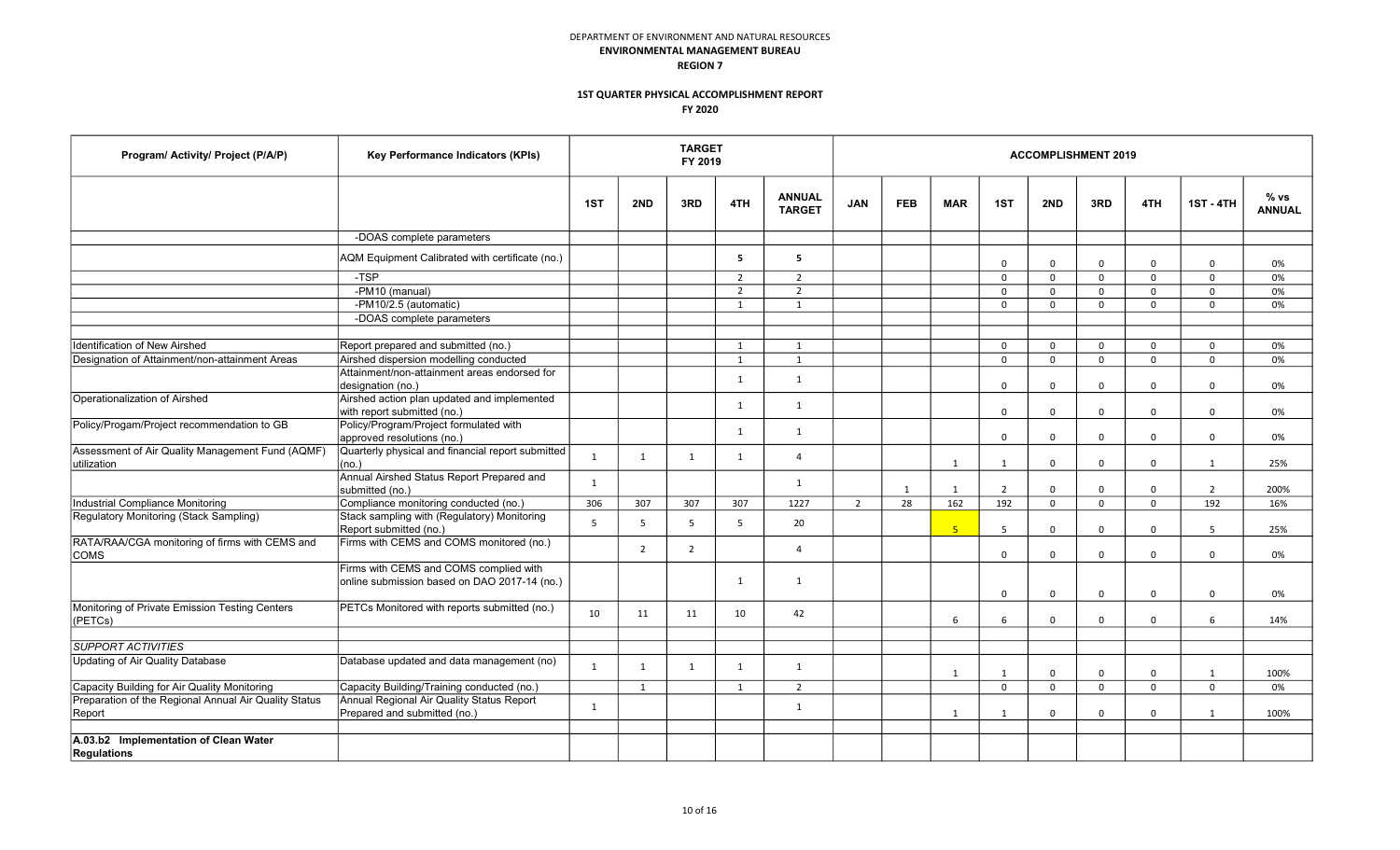| Program/ Activity/ Project (P/A/P)                                                                   | Key Performance Indicators (KPIs)                                |                |                         | <b>TARGET</b><br>FY 2019 |                |                                |                |                |                         |                | <b>ACCOMPLISHMENT 2019</b> |              |              |                  |                       |
|------------------------------------------------------------------------------------------------------|------------------------------------------------------------------|----------------|-------------------------|--------------------------|----------------|--------------------------------|----------------|----------------|-------------------------|----------------|----------------------------|--------------|--------------|------------------|-----------------------|
|                                                                                                      |                                                                  | 1ST            | 2ND                     | 3RD                      | 4TH            | <b>ANNUAL</b><br><b>TARGET</b> | <b>JAN</b>     | <b>FEB</b>     | <b>MAR</b>              | 1ST            | 2ND                        | 3RD          | 4TH          | <b>1ST - 4TH</b> | % vs<br><b>ANNUAL</b> |
| <b>CLEARANCE AND PERMITTING</b>                                                                      |                                                                  |                |                         |                          |                |                                |                |                |                         |                |                            |              |              |                  |                       |
| Issuance of Waste Water Discharge Permit                                                             | Waste Water Discharge Permit issued (no.)                        | 14             | 15                      | 16                       | 15             | 60                             | 1              | 6              | 8                       | 15             | $\mathbf 0$                | $\mathbf 0$  | $\mathbf 0$  | 15               | 25%                   |
|                                                                                                      | -New                                                             | 6              | $\overline{7}$          | $\overline{7}$           | $\overline{7}$ | 27                             | 1              | $\overline{2}$ | 1                       | $\overline{4}$ | $\mathbf 0$                | $\mathbf 0$  | $\mathbf 0$  | $\overline{4}$   | 15%                   |
|                                                                                                      | -Renewal                                                         | 8              | 8                       | 9                        | 8              | 33                             |                | $\overline{4}$ | $\overline{7}$          | 11             | $\mathbf 0$                | $\mathbf 0$  | $\mathbf 0$  | 11               | 33%                   |
| Identification/survey of firms/industries and commercial<br>establishments operating without permits | Firms surveyed with reports submitted (no)                       | 51             | 67                      | 67                       | 51             | 236                            | $\overline{3}$ | $\overline{3}$ | 27                      | 33             | $\mathbf 0$                | $\mathbf 0$  | $\mathbf 0$  | 33               | 14%                   |
| <b>PCO</b> Accreditation                                                                             | PCO Accredited (no.)                                             | 150            | 150                     | 150                      | 150            | 600                            | $\overline{2}$ | 10             | 188                     | 200            | $\mathbf 0$                | $\mathbf 0$  | $\mathbf 0$  | 200              | 33%                   |
|                                                                                                      | -New (Include Category A & B)                                    | 150            | 150                     | 150                      | 150            | 600                            | $\overline{2}$ | 10             | 188                     | 200            | $\mathbf 0$                | $\mathbf{0}$ | $\Omega$     | 200              | 33%                   |
|                                                                                                      | -Renewal (Include Category A & B)                                |                |                         |                          |                | $\mathbf 0$                    |                |                |                         | $\mathbf 0$    | $\Omega$                   | $\mathbf 0$  | $\mathbf 0$  | $\Omega$         | $\sim$                |
| <b>MONITORING AND ENFORCEMENT</b>                                                                    |                                                                  |                |                         |                          |                |                                |                |                |                         |                |                            |              |              |                  |                       |
| Ambient Water Quality Monitoring                                                                     | Waterbodies monitored with assessment report<br>submitted (no.)  | 27             | 27                      | 27                       | 27             | 27                             |                |                | 27                      | 27             | $\mathbf 0$                | 0            | $\mathsf 0$  | 27               | 100%                  |
|                                                                                                      | - Priority waterbodies                                           | $\overline{4}$ | $\overline{4}$          | $\overline{4}$           | $\overline{4}$ | $\overline{4}$                 |                |                | $\overline{4}$          | $\overline{4}$ | $\mathbf 0$                | $\mathbf 0$  | $\mathbf 0$  | $\overline{4}$   | 100%                  |
|                                                                                                      | - Other Water bodies (no.)                                       | 6              | 6                       | 6                        | 6              | 6                              |                |                | 6                       | 6              | $\mathbf 0$                | $\mathbf 0$  | $\mathbf 0$  | 6                | 100%                  |
|                                                                                                      | - Priority Recreational waters (no.)                             | $\overline{3}$ | $\overline{\mathbf{3}}$ | $\overline{3}$           | $\overline{3}$ | $\overline{3}$                 |                |                | $\overline{\mathbf{3}}$ | $\overline{3}$ | $\mathbf 0$                | $\mathbf 0$  | $\mathbf 0$  | $\overline{3}$   | 100%                  |
|                                                                                                      | - Other Recreational waters (no.)                                | 14             | 14                      | 14                       | 14             | 14                             |                |                | 14                      | 14             | $\mathbf 0$                | $\mathbf{0}$ | $\mathbf 0$  | 14               | 100%                  |
| Ambient Water Quality Monitoring                                                                     | Water Quality Assessment Report submitted<br>(no.)               | $\overline{2}$ | 1                       | 1                        | 1              | -5                             |                | 1              | 1                       | $\overline{2}$ | $\mathbf 0$                | 0            | $\mathsf 0$  | $\overline{2}$   | 40%                   |
|                                                                                                      | -quarterly assessment                                            | 1              | 1                       | 1                        | 1              | $\overline{4}$                 |                |                | 1                       | 1              | $\mathbf 0$                | $\mathbf 0$  | $\mathbf 0$  | 1                | 25%                   |
|                                                                                                      | -annual assessment                                               | $\mathbf{1}$   |                         |                          |                | $\mathbf{1}$                   |                | $\mathbf{1}$   |                         | 1              | $\mathbf 0$                | $\mathbf 0$  | $\mathbf 0$  | $\mathbf{1}$     | 100%                  |
|                                                                                                      | Policy/Progam/Project intervention developed                     |                |                         |                          | 1              | $\mathbf{1}$                   |                |                |                         | $\mathbf 0$    | $\mathbf{0}$               | $\mathsf{O}$ | $\mathbf 0$  | $\mathbf 0$      | 0%                    |
| Classification/re-classification of Water Bodies                                                     |                                                                  |                |                         |                          |                |                                |                |                |                         | $\Omega$       | $\Omega$                   | 0            | $\mathsf 0$  | $\mathbf 0$      | $\sim$                |
| - River Profiling                                                                                    | Report prepared and submitted (no.)                              |                |                         |                          | 1              | 1                              |                |                |                         | $\mathbf 0$    | $\mathbf 0$                | $\mathbf 0$  | $\mathbf 0$  | $\mathbf 0$      | 0%                    |
|                                                                                                      | Water bodies endorsed for classification (no.)                   |                |                         |                          | 1              | 1                              |                |                |                         | $\mathbf 0$    | $\mathbf 0$                | $\mathbf 0$  | $\mathsf{o}$ | $\Omega$         | 0%                    |
| - Reclassification                                                                                   | Classified Water bodies reviewed for re-<br>classification (no.) |                |                         |                          | 1              | 1                              |                |                |                         | $\Omega$       | $\Omega$                   | $\Omega$     | $\Omega$     | $\Omega$         | 0%                    |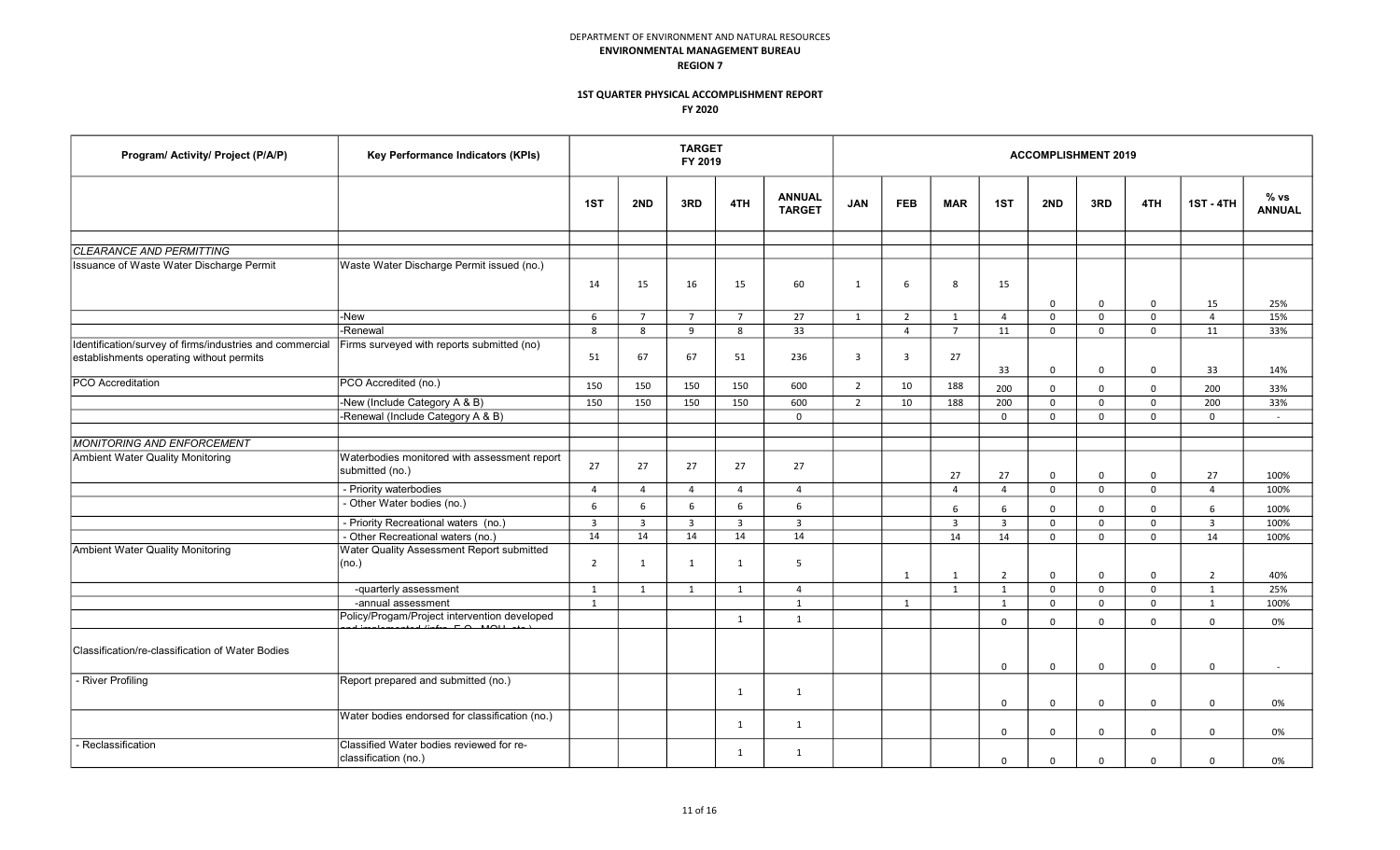| Program/ Activity/ Project (P/A/P)                                                           | Key Performance Indicators (KPIs)                                                 |              |     | <b>TARGET</b><br>FY 2019 |                |                                |                |              |                |                |             | <b>ACCOMPLISHMENT 2019</b> |                  |                       |      |
|----------------------------------------------------------------------------------------------|-----------------------------------------------------------------------------------|--------------|-----|--------------------------|----------------|--------------------------------|----------------|--------------|----------------|----------------|-------------|----------------------------|------------------|-----------------------|------|
|                                                                                              |                                                                                   | 1ST          | 2ND | 3RD                      | 4TH            | <b>ANNUAL</b><br><b>TARGET</b> | <b>FEB</b>     | <b>MAR</b>   | 1ST            | 2ND            | 3RD         | 4TH                        | <b>1ST - 4TH</b> | % vs<br><b>ANNUAL</b> |      |
| Designation/Delineation of Water Quality Management<br>Areas                                 | WQMA endorsed for designation (no.)                                               |              |     |                          | 1              | $\mathbf{1}$                   |                |              |                | $\mathbf 0$    | $\mathbf 0$ | $\mathbf 0$                | $\Omega$         | $\mathbf 0$           | 0%   |
| Operationalization of Water Quality Management Areas                                         | WQMAs action plan prepared/updated and<br>implemented with report submitted (no.) | 1            | 1   | 1                        | 1              | 1                              |                |              | $\overline{1}$ | 1              | $\Omega$    | $\mathbf 0$                | $\Omega$         | 1                     | 100% |
|                                                                                              | Waterbodies monitored and assessed with<br>reports submitted (no.)                | 11           | 11  | 11                       | 11             | 11                             |                |              | 9              | 9              | $\Omega$    | $\mathbf 0$                | $\Omega$         | 9                     | 82%  |
|                                                                                              | - Waterbodies (rivers/lakes/bays) assessed<br>no.                                 | $\mathbf{1}$ | 1   | 1                        | 1              | 1                              |                |              | $\mathbf{1}$   | $\overline{1}$ | $\Omega$    | $\mathbf 0$                | $\Omega$         | $\overline{1}$        | 100% |
|                                                                                              | - Adopted Esteros assessed (no.) w/in<br><b>WQMA</b>                              | 10           | 10  | 10                       | 10             | 10                             |                |              | 8              | 8              | $\mathbf 0$ | $\mathbf 0$                | $\mathbf 0$      | 8                     | 80%  |
| Assessment of Pollution load (1 waterbody within a<br>WQMA)                                  | Pollution load assessed                                                           |              |     |                          | $\mathbf{1}$   | $\mathbf{1}$                   |                |              |                | $\mathbf 0$    | $\mathbf 0$ | 0                          | $\mathbf 0$      | $\mathbf 0$           | 0%   |
| Project/ Activities recommendation to GB                                                     | Project/ Activities identified with approved<br>resolutions (no.)                 |              |     |                          | $\mathbf{1}$   | $\mathbf{1}$                   |                |              |                | $\mathbf 0$    | $\Omega$    | $\mathbf 0$                | $\mathbf 0$      | $\Omega$              | 0%   |
| Assistance in the preparation and monitoring of<br>Implementation of LGUs' compliance scheme | LGUs assisted/ monitored (no.)                                                    |              |     |                          | $\overline{2}$ | $\overline{2}$                 |                |              |                | $\mathbf 0$    | $\Omega$    | $\mathbf 0$                | $\Omega$         | $\mathbf 0$           | 0%   |
|                                                                                              | Annual WQMAs Status Report Prepared and<br>submitted (no.)                        | $\mathbf{1}$ |     |                          |                | 1                              |                | $\mathbf{1}$ |                | $\overline{1}$ | $\Omega$    | $\mathbf 0$                | $\Omega$         | $\mathbf{1}$          | 100% |
| Compliance Monitoring of Establishments                                                      | Establishments monitored with reports<br>submitted(no.)                           | 96           | 97  | 98                       | 96             | 387                            | $\overline{3}$ | 10           | 112            | 125            | $\mathbf 0$ | $\mathbf 0$                | $\Omega$         | 125                   | 32%  |
| <b>SUPPORT ACTIVITIES</b>                                                                    |                                                                                   |              |     |                          |                |                                |                |              |                |                |             |                            |                  |                       |      |
| Updating of Water Quality Management Information<br>System                                   | Database updated (no.)                                                            | $\mathbf{1}$ | 1   | 1                        | 1              | 1                              |                |              | 1              | 1              | $\mathbf 0$ | 0                          | 0                | $\overline{1}$        | 100% |
| Capacity Building for Water Quality Monitoring                                               | Capacity Building/Training conducted (no.)                                        |              | 1   | $\overline{1}$           | 1              | $\overline{3}$                 |                |              |                | $\mathbf 0$    | $\mathbf 0$ | $\mathbf 0$                | $\Omega$         | $\mathbf 0$           | 0%   |
| Preparation of Annual Regional Water Quality Status<br>report                                | Annual Regional Water Quality Status Report<br>prepared and submitted (no.)       | 1            |     |                          |                | 1                              | $\mathbf{1}$   |              |                | 1              | $\Omega$    | $\mathbf 0$                | $\mathbf 0$      | $\overline{1}$        | 100% |
|                                                                                              |                                                                                   |              |     |                          |                |                                |                |              |                |                |             |                            |                  |                       |      |
| A.03.b3 Implementation of Ecological Solid Waste<br><b>Management Regulations</b>            |                                                                                   |              |     |                          |                |                                |                |              |                |                |             |                            |                  |                       |      |
|                                                                                              |                                                                                   |              |     |                          |                |                                |                |              |                |                |             |                            |                  |                       |      |
| Provision of T.A. in the implementation of ESWM                                              | LGUs assisted:                                                                    |              |     |                          |                |                                |                |              |                |                |             |                            |                  |                       |      |
| - Review and Evaluation of 10-year SWM Plans                                                 | 10-year SWM plans evaluated and endorsed                                          |              | 19  |                          | 19             | 38                             |                | 19           | 12             | 31             | $\Omega$    | $\mathbf 0$                | $\Omega$         | 31                    | 82%  |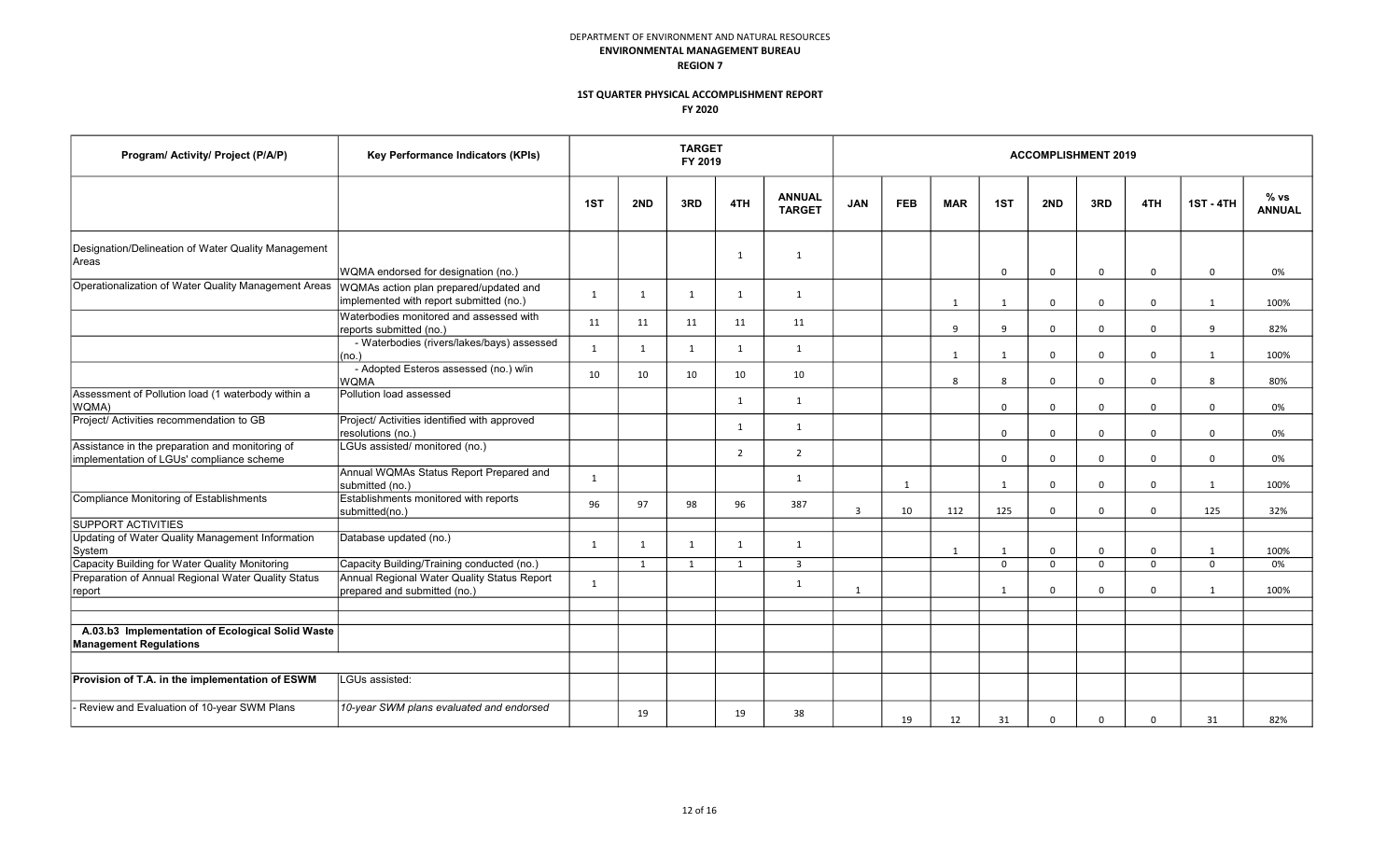| Program/ Activity/ Project (P/A/P)                                                                       | Key Performance Indicators (KPIs)                               |                |                | <b>TARGET</b><br>FY 2019 |                |                                | <b>ACCOMPLISHMENT 2019</b> |                |                |                     |                            |                            |                         |                     |                       |  |
|----------------------------------------------------------------------------------------------------------|-----------------------------------------------------------------|----------------|----------------|--------------------------|----------------|--------------------------------|----------------------------|----------------|----------------|---------------------|----------------------------|----------------------------|-------------------------|---------------------|-----------------------|--|
|                                                                                                          |                                                                 | 1ST            | 2ND            | 3RD                      | 4TH            | <b>ANNUAL</b><br><b>TARGET</b> | <b>JAN</b>                 | <b>FEB</b>     | <b>MAR</b>     | 1ST                 | 2ND                        | 3RD                        | 4TH                     | <b>1ST - 4TH</b>    | % vs<br><b>ANNUAL</b> |  |
| - Support to establishment of MRF                                                                        |                                                                 |                |                |                          |                |                                |                            |                |                |                     |                            |                            |                         |                     |                       |  |
|                                                                                                          | MRF establishment supported (no.)                               |                |                | 42                       |                | 42                             |                            |                |                | $\mathbf 0$         | $\Omega$                   | 0                          | $\mathbf 0$             | $\mathbf 0$         | 0%                    |  |
| Support to development of LGU waste reduction<br>programs                                                | LGU waste reduction programs supported (no.)                    |                |                | $\overline{1}$           |                | 1                              |                            |                |                | $\mathbf 0$         | $\mathbf 0$                | $\mathbf 0$                | $\mathbf 0$             | $\Omega$            | 0%                    |  |
| - Feasibility Study on the establishment of RRF (NCR,<br>7, 12                                           | Feasibility Study on RRF conducted (no.)                        |                |                |                          | 1              | 1                              |                            |                |                | $\mathbf 0$         | $\mathbf 0$                | $\mathbf 0$                | $\mathbf 0$             | $\mathbf 0$         | 0%                    |  |
| Site Assessment of Proposed SLF with MGB                                                                 | Site Assessment of Proposed SLFs conducted<br>with MGB (no.)    | 1              | 1              | $\mathbf{1}$             | 1              | $\overline{4}$                 |                            |                | 1              | 1                   | $\mathbf 0$                | $\mathbf{0}$               | $\Omega$                | $\overline{1}$      | 25%                   |  |
| Search for Cleanest and Greenest Model<br><b>Barangays</b>                                               | Model Barangay identified and<br>reconized/awarded (no.)        |                |                | 1                        |                | 1                              |                            |                |                | $\Omega$            | $\Omega$                   | $\mathbf 0$                | $\Omega$                | $\Omega$            | 0%                    |  |
| Inventory of Best Practices on SWM for Possible<br>Replication                                           |                                                                 |                |                |                          |                |                                |                            |                |                | $\Omega$            | $\Omega$                   | $\Omega$                   | $\Omega$                | $\Omega$            | $\sim$                |  |
| Inventory of Best Practices on SWM                                                                       | Best Practices on SWM identified/compiled no.                   |                |                | $\overline{3}$           |                | $\overline{3}$                 |                            |                |                | $\mathbf 0$         | $\mathbf 0$                | $\mathbf 0$                | $\mathbf 0$             | $\mathbf 0$         | 0%                    |  |
| Monitoring of approved Solid Waste Management Plan<br>and Closure and Rehabilitation Plan Implementation |                                                                 |                |                |                          |                |                                |                            |                |                | $\mathbf 0$         | $\Omega$                   | $\mathbf 0$                | $\mathbf 0$             | $\mathbf 0$         | $\sim$                |  |
| 1. Monitoring of implementation and compliance on<br>approved 10-yr SWM Plan implementation (no.)        | All Approved 10-yr SWM plans monitored                          | $\overline{7}$ | $\overline{7}$ | $\overline{7}$           | $\overline{7}$ | 28                             |                            |                | 8              | 8                   | $\Omega$                   | $\Omega$                   | $\Omega$                | 8                   | 29%                   |  |
| 2. Monitoring on the implementation of Closure and<br><b>Rehabilitation Plan</b>                         | All Closure and rehabilitation plan<br>implementation monitored | $\overline{7}$ | 9              | 9                        | 8              | 33                             |                            | $\Delta$       | $\Delta$       | 8                   | $\Omega$                   | $\mathbf 0$                | $\mathbf 0$             | 8                   | 24%                   |  |
| Monitoring of SWM Facilities                                                                             | <b>SWM and Recycling facilities</b><br>surveyed/monitored       |                |                |                          |                |                                |                            |                |                | $\Omega$            | $\Omega$                   | $\mathbf 0$                | $\Omega$                | $\Omega$            | $\sim$                |  |
| 1. Monitoring and assessment of MRFs and MRFs with<br>composting facilities                              | MRFs and MRFs with composting facilities<br>monitored (no.)     | 21             | 22             | 22                       | 22             | 87                             |                            |                |                | $\mathbf 0$         | $\Omega$                   | $\Omega$                   | $\Omega$                | $\Omega$            | 0%                    |  |
| 1.a EMB Funded MRFs                                                                                      | EMB Funded MRFs assessed and monitored<br>(no.)                 | 20             | 20             | 20                       | 20             | 80                             |                            | $\overline{2}$ | $\overline{4}$ | 6                   | $\Omega$                   | $\mathbf 0$                | $\mathbf 0$             | 6                   | 8%                    |  |
| 1.b LGU initiated/establised MRFs                                                                        | <b>LGU</b> initiated MRFs assssed and monitored                 | $\mathbf{1}$   | $\overline{2}$ | $\overline{2}$           | $\overline{2}$ | $\overline{7}$                 |                            | 1              | $\overline{2}$ | $\overline{3}$      | $\mathbf 0$                | $\mathbf 0$                | $\mathbf 0$             | $\overline{3}$      | 43%                   |  |
| 2. Survey and monitoring of Recycling Facilities                                                         | (no.)<br>recycling facilities surveyed and monitored (no.)      | 1              | 1              | 1                        | 1              | $\overline{a}$                 |                            |                |                |                     |                            |                            |                         |                     |                       |  |
| 3. Monitoring of Transfer Stations                                                                       | transfer stations monitored (no.)                               |                | 1              |                          | 1              | $\overline{2}$                 |                            | 1<br>3         |                | 1<br>$\overline{3}$ | $\mathbf 0$<br>$\mathbf 0$ | $\mathbf 0$<br>$\mathbf 0$ | $\Omega$<br>$\mathbf 0$ | 1<br>$\overline{3}$ | 25%<br>150%           |  |
| 5. Monitoring of Residual Containment Areas (RCA)                                                        | Residual containment areas monitored (no.)                      | 8              | 8              | 8                        | 8              | 32                             |                            |                | $\overline{7}$ | $\overline{7}$      | $\Omega$                   | $\Omega$                   | $\Omega$                | $\overline{7}$      |                       |  |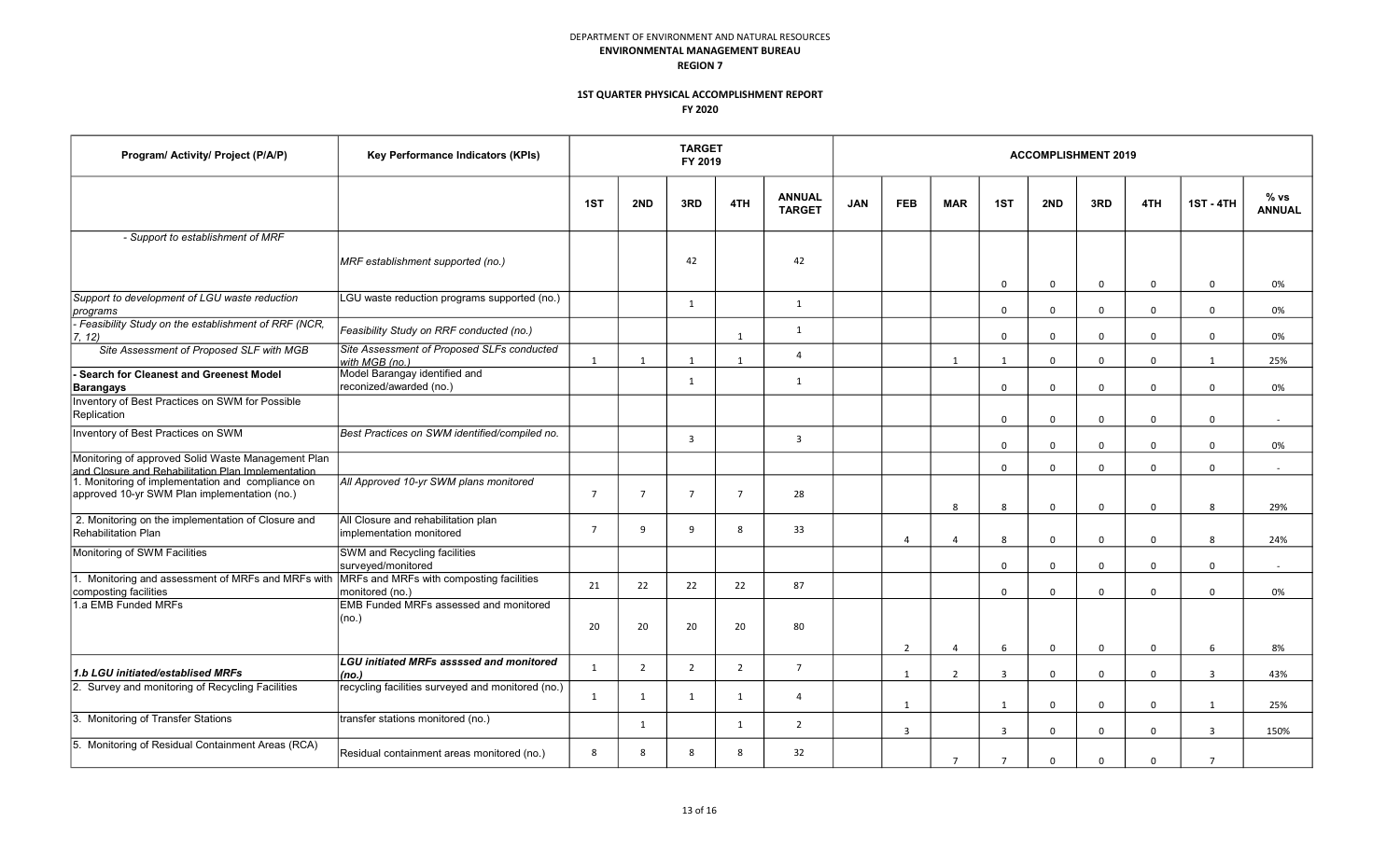| Program/ Activity/ Project (P/A/P)                                                              | Key Performance Indicators (KPIs)                                                                                 |                |                         | <b>TARGET</b><br>FY 2019 |                |                                | <b>ACCOMPLISHMENT 2019</b> |                |            |             |              |              |             |                  |                       |  |  |
|-------------------------------------------------------------------------------------------------|-------------------------------------------------------------------------------------------------------------------|----------------|-------------------------|--------------------------|----------------|--------------------------------|----------------------------|----------------|------------|-------------|--------------|--------------|-------------|------------------|-----------------------|--|--|
|                                                                                                 |                                                                                                                   | 1ST            | 2ND                     | 3RD                      | 4TH            | <b>ANNUAL</b><br><b>TARGET</b> | <b>JAN</b>                 | <b>FEB</b>     | <b>MAR</b> | 1ST         | 2ND          | 3RD          | 4TH         | <b>1ST - 4TH</b> | % vs<br><b>ANNUAL</b> |  |  |
| Monitoring of Sanitary Landfill Facilities                                                      | Sanitary Landfills Monitored (no.)                                                                                |                | $\overline{a}$          | $\overline{3}$           |                | $\overline{7}$                 |                            | $\overline{4}$ | 1          | 5           | $\mathbf 0$  | $\mathbf{0}$ | $\Omega$    | $\overline{5}$   | 71%                   |  |  |
| Procurement of PPEs                                                                             | PPEs procured (no.)                                                                                               |                |                         |                          |                |                                |                            |                |            | $\mathbf 0$ | $\Omega$     | $\Omega$     | $\Omega$    | $\Omega$         |                       |  |  |
| Support Activities                                                                              |                                                                                                                   |                |                         |                          |                |                                |                            |                |            | $\mathbf 0$ | $\Omega$     | $\Omega$     | $\Omega$    | $\Omega$         |                       |  |  |
|                                                                                                 |                                                                                                                   |                |                         |                          |                |                                |                            |                |            | $\mathbf 0$ | $\Omega$     | $\Omega$     | $\Omega$    | $\mathbf 0$      |                       |  |  |
| CFICIMIM                                                                                        | SWEET-EnMos deployed (no.)                                                                                        | 15             | 15                      | 15                       | 15             | 15                             |                            |                |            | $\mathbf 0$ | $\Omega$     | $\Omega$     | $\Omega$    | $\mathbf 0$      | 0%                    |  |  |
| -Capacity building for the<br>SWEET/enMOs/PENROs/CENROs focal                                   | SWEET/EnMOs/PENROs/CENROs trained (no.)                                                                           | 1              |                         | 1                        |                | $\overline{2}$                 |                            |                |            | $\mathbf 0$ | $\Omega$     | $\mathbf 0$  | $\mathbf 0$ | $\mathbf 0$      | 0%                    |  |  |
| Mobilization of EnMOs                                                                           | Monitoring reports submitted (no.)                                                                                | $\overline{3}$ | $\overline{\mathbf{3}}$ | $\overline{3}$           | $\overline{3}$ | 12                             |                            |                |            | $\mathbf 0$ | $\Omega$     | $\mathbf 0$  | $\Omega$    | $\Omega$         | 0%                    |  |  |
|                                                                                                 | Unclean sites monitored (no.)                                                                                     | 450            | 450                     | 450                      | 450            | 1800                           |                            |                |            | $\mathbf 0$ | $\Omega$     | $\Omega$     | $\Omega$    | $\Omega$         | 0%                    |  |  |
|                                                                                                 | Clean up of unclean sites facilitated for clean up<br>by the concerned barangays (no.)                            | 450            | 450                     | 450                      | 450            | 1800                           |                            |                |            | $\mathbf 0$ | $\Omega$     | $\mathbf 0$  | $\Omega$    | $\Omega$         | 0%                    |  |  |
|                                                                                                 | Model barangays created and sustained (no.)                                                                       | Δ              | $\overline{4}$          | $\overline{a}$           | $\overline{a}$ | $\overline{4}$                 |                            |                |            | $\mathbf 0$ | $\Omega$     | $\Omega$     | $\Omega$    | $\Omega$         | 0%                    |  |  |
|                                                                                                 | LGUs assisted in completion of the LGU-Self<br>Compliance Monitoring and Auditing Report<br>(LGU-SWM SCMAR) (no.) |                | 5                       | -5                       |                | 10                             |                            |                |            | $\mathbf 0$ | $\mathbf 0$  | $\mathbf 0$  | $\mathbf 0$ | $\mathbf 0$      | 0%                    |  |  |
| Capablity enhancement for LGUs                                                                  | LGUs capability enhanced with reports<br>submitted (no.)                                                          | 1              | 1                       | $\overline{1}$           | 1              | $\overline{a}$                 |                            |                |            | $\mathbf 0$ | $\mathbf 0$  | $\mathbf 0$  | $\mathbf 0$ | $\mathbf 0$      | 0%                    |  |  |
| Sustaining the Regional Ecology Centers                                                         | Regional Ecology Centers (REC) sustained                                                                          | 1              | $\overline{1}$          | 1                        | $\mathbf{1}$   | $\mathbf{1}$                   |                            |                |            | $\mathbf 0$ | $\mathsf{O}$ | $\mathbf 0$  | $\mathbf 0$ | $\mathbf 0$      | 0%                    |  |  |
|                                                                                                 | REC members capability enhanced/knowledge<br>management conducted                                                 |                |                         | $\overline{1}$           | $\mathbf{1}$   | 2                              |                            |                |            | $\mathbf 0$ | $\Omega$     | $\Omega$     | $\Omega$    | $\Omega$         | 0%                    |  |  |
|                                                                                                 | Ecological Solid Waste Management Summit<br>Conducted (no.)                                                       |                |                         | 1                        |                | 1                              |                            |                |            | $\mathbf 0$ | $\Omega$     | $\Omega$     | $\Omega$    | $\Omega$         | 0%                    |  |  |
| <b>Updating of ESWM Database</b>                                                                | Database updated and maintained quarterly                                                                         | 1              | $\mathbf{1}$            | 1                        | 1              | $\mathbf{1}$                   |                            |                |            | $\mathbf 0$ | $\Omega$     | $\mathbf 0$  | $\Omega$    | $\Omega$         | 0%                    |  |  |
| Preparation of Annual ESWM Status Report                                                        | Regional Status Report on ESWM submitted<br>(no.)                                                                 | 1              |                         |                          |                | 1                              |                            |                |            | $\mathbf 0$ | $\Omega$     | $\mathbf 0$  | $\mathbf 0$ | $\Omega$         | 0%                    |  |  |
| Pera sa Basura ng Bata (PBB) for MBR                                                            | No. of barangays implementing PBB Project                                                                         | 5              |                         |                          |                | $\overline{5}$                 |                            |                |            | $\mathbf 0$ | $\Omega$     | $\mathbf 0$  | $\mathbf 0$ | $\Omega$         | 0%                    |  |  |
|                                                                                                 | No. of recyclable wastes collected (kgs.)                                                                         | 500            | 500                     | 500                      | 500            | 2000                           |                            |                |            | $\mathbf 0$ | $\Omega$     | $\mathbf 0$  | $\Omega$    | $\Omega$         | 0%                    |  |  |
| A.03.b4 Implementation of Toxic Substances and<br><b>Hazardous Waste Management Regulations</b> |                                                                                                                   |                |                         |                          |                |                                |                            |                |            |             |              |              |             |                  |                       |  |  |
| A.03.b4.a Toxic Substances Management                                                           |                                                                                                                   |                |                         |                          |                |                                |                            |                |            |             |              |              |             |                  |                       |  |  |
| <b>CLEARANCE AND PERMITTING</b>                                                                 |                                                                                                                   |                |                         |                          |                |                                |                            |                |            |             |              |              |             |                  |                       |  |  |
| Issuance of SQI clearance                                                                       | SQI Clearance issued (no.)                                                                                        | 29             | 42                      | 42                       | 27             | 140                            | 23                         | 19             | 11         | 53          | $\Omega$     | $\Omega$     | $\Omega$    | 53               | 38%                   |  |  |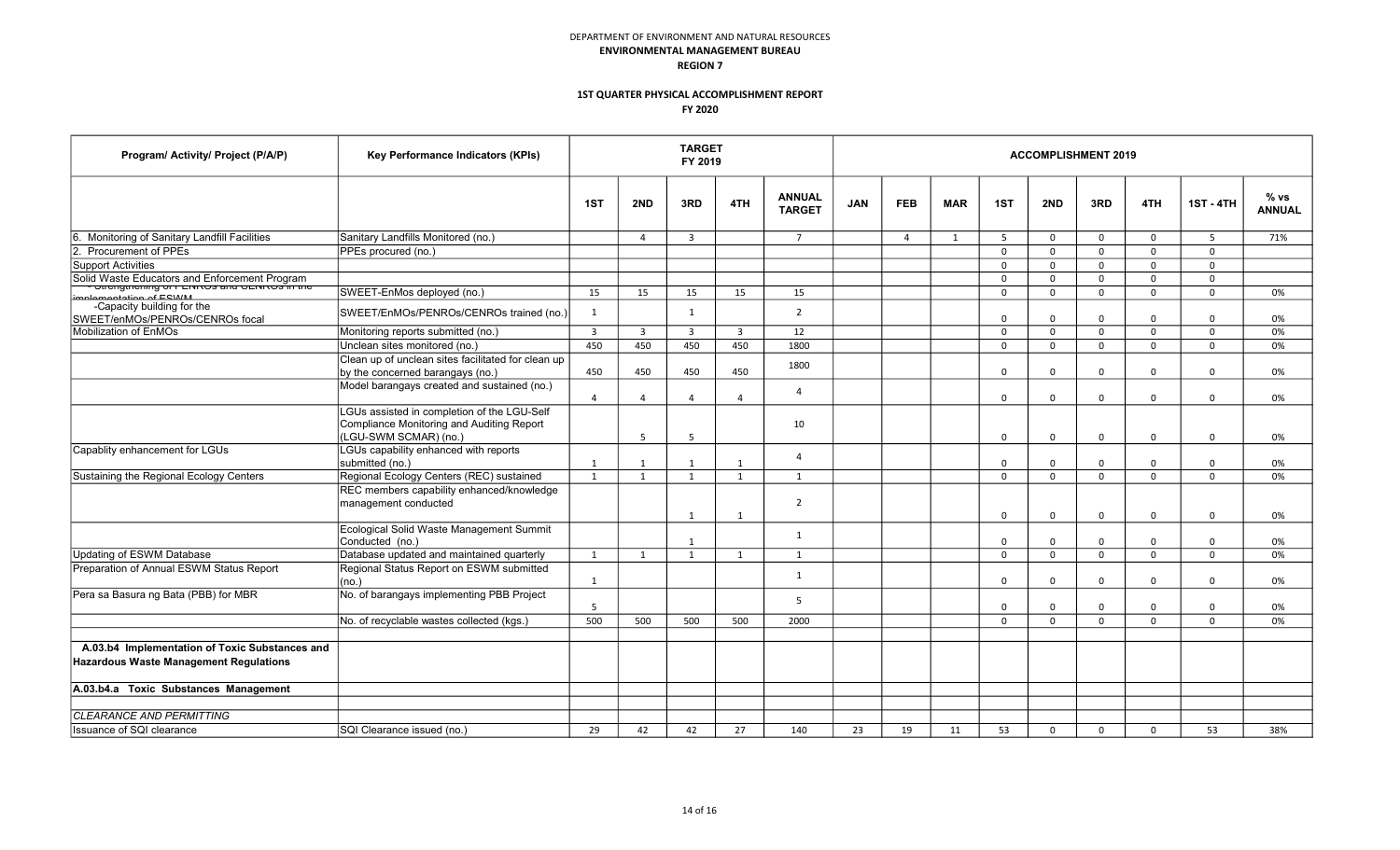| Program/ Activity/ Project (P/A/P)                                                                                                                                                                      | Key Performance Indicators (KPIs)                                           |                |                | <b>TARGET</b><br>FY 2019 |                |                                | <b>ACCOMPLISHMENT 2019</b> |                |                |                |              |              |             |                  |                       |  |  |
|---------------------------------------------------------------------------------------------------------------------------------------------------------------------------------------------------------|-----------------------------------------------------------------------------|----------------|----------------|--------------------------|----------------|--------------------------------|----------------------------|----------------|----------------|----------------|--------------|--------------|-------------|------------------|-----------------------|--|--|
|                                                                                                                                                                                                         |                                                                             | 1ST            | 2ND            | 3RD                      | 4TH            | <b>ANNUAL</b><br><b>TARGET</b> | <b>JAN</b>                 | <b>FEB</b>     | <b>MAR</b>     | 1ST            | 2ND          | 3RD          | 4TH         | <b>1ST - 4TH</b> | % vs<br><b>ANNUAL</b> |  |  |
| Registration of Industries under Chemical Control Order CCO Registration Certifcate issued (no.)<br>(CCO)<br>-Mercury and mercury compounds<br>-Cyanide and cyanide compouds<br>-Asbestos and<br>-PCBs. |                                                                             | $\overline{2}$ | $\overline{2}$ | $\overline{2}$           | $\overline{2}$ | $\mathbf{g}$                   |                            | $\Delta$       |                | $\overline{4}$ | $\Omega$     | $\mathbf 0$  | $\Omega$    | $\Delta$         | 50%                   |  |  |
| Importation Clearance under CCOs<br>-Mercury and Mercury Compounds<br>-Cyanide and Cyanide Compounds<br>-Asbestos                                                                                       | CCO Importation Clearance issued (no.)                                      | 5              | $\overline{7}$ | $\overline{7}$           | 6              | 25                             | 5                          | $\overline{2}$ | $\overline{1}$ | 8              | $\Omega$     | $\mathbf 0$  | $\mathbf 0$ | 8                | 32%                   |  |  |
| Clearance for ODS Chemical Dealers                                                                                                                                                                      | Clearances Issued (no.)                                                     | $\overline{2}$ | $\overline{3}$ |                          |                | $\overline{5}$                 |                            |                |                | $\Omega$       | $\Omega$     | $\Omega$     | $\Omega$    | $\Omega$         | 0%                    |  |  |
| Survey of importers, manufacturers (firms),<br>distributors/dealers, users                                                                                                                              | Firms surveyed with reports submitted (no.)                                 | 3              | 5              | 5                        | $\overline{2}$ | 15                             |                            |                |                | $\mathbf 0$    | $\mathbf 0$  | $\mathbf 0$  | $\mathbf 0$ | $\mathbf 0$      | 0%                    |  |  |
| Survey of PCB owners not registered                                                                                                                                                                     | Firms surveyed with reports submitted (no.)                                 |                |                |                          | 5              | -5                             |                            |                |                | $\mathbf 0$    | $\Omega$     | $\mathbf 0$  | $\mathbf 0$ | $\mathbf 0$      | 0%                    |  |  |
| Approval of PCB Management Plans                                                                                                                                                                        | PCB Management Plan approved (no.)                                          |                | $\overline{1}$ | $\overline{1}$           | 1              | $\overline{3}$                 |                            |                |                | $\Omega$       | $\Omega$     | $\Omega$     | $\Omega$    | $\Omega$         | 0%                    |  |  |
| <b>MONITORING AND ENFORCEMENT</b>                                                                                                                                                                       |                                                                             |                |                |                          |                |                                |                            |                |                |                |              |              |             |                  |                       |  |  |
| Chemical Management monitoring of Industries (CCO<br>Registration and Importation Clearance SQI, PCL and<br>new chemicals)                                                                              | Firms monitored with reports submitted (no.)                                | 19             | 20             | 20                       | 19             | 78                             |                            |                | 1              | 1              | $\mathbf 0$  | 0            | $\mathbf 0$ | 1                | 1%                    |  |  |
| Monitoring of approved PCB Management Plans                                                                                                                                                             | PCB Management Plan implementation<br>monitored with report submitted (no.) |                | 2              | $\overline{2}$           | 1              | 5                              |                            |                |                | $\mathbf 0$    | $\mathbf 0$  | $\mathbf 0$  | 0           | $\mathbf 0$      | 0%                    |  |  |
| Validation of Phase-out of PCB as stated in the<br>approved PCB Management Plans                                                                                                                        | No.of firms that were able to phase-out their<br><b>PCB</b>                 |                |                |                          | $\overline{2}$ | $\overline{2}$                 |                            |                |                | $\mathbf 0$    | $\mathbf{0}$ | $\mathbf{0}$ | $\mathbf 0$ | $\mathbf 0$      | 0%                    |  |  |
| <b>SUPPORT ACTIVITIES</b><br>Preparation of Annual Toxic Chemicals Regional Status Annual Report prepared and submitted<br>Report                                                                       |                                                                             | 1              |                |                          |                | 1                              |                            |                |                | $\mathbf 0$    | $\mathbf 0$  | $\mathbf 0$  | $\mathbf 0$ | $\mathbf 0$      | 0%                    |  |  |
| A.03.b4.b Hazardous Waste Management                                                                                                                                                                    |                                                                             |                |                |                          |                |                                |                            |                |                |                |              |              |             |                  |                       |  |  |
| CLEARANCE AND PERMITTING                                                                                                                                                                                |                                                                             |                |                |                          |                |                                |                            |                |                |                |              |              |             |                  |                       |  |  |
| Registration of Hazardous Waste Generators (HWG)                                                                                                                                                        | HWGs Registered (no.)                                                       | 38             | 39             | 39                       | 39             | 155                            | 98                         | 76             |                | 174            | $\Omega$     | $\Omega$     | $\Omega$    | 174              | 112%                  |  |  |
|                                                                                                                                                                                                         | Firms                                                                       | 38             | 39             | 39                       | 39             | 155                            | 98                         | 76             |                | 174            | $\Omega$     | $\mathbf 0$  | $\mathbf 0$ | 174              | 112%                  |  |  |
|                                                                                                                                                                                                         | Healthcare                                                                  |                |                |                          |                |                                |                            |                |                |                |              |              |             |                  |                       |  |  |
| <b>Issuance of Transport permits</b>                                                                                                                                                                    | Transport permit issued (no.)                                               | 56             | 56             | 56                       | 57             | 225                            | 22                         | 46             |                | 68             | $\mathbf 0$  | $\mathbf{0}$ | $\Omega$    | 68               | 30%                   |  |  |
| Evaluation, screening and recommendations of<br>applications for TRC and TSD facility registration                                                                                                      | TSD Facilities evaluated and endorsed to EMB-<br>CO (no.)                   |                | $\overline{2}$ |                          |                | $\overline{2}$                 |                            |                |                | $\Omega$       | $\Omega$     | $\mathbf 0$  | $\Omega$    | $\Omega$         | 0%                    |  |  |